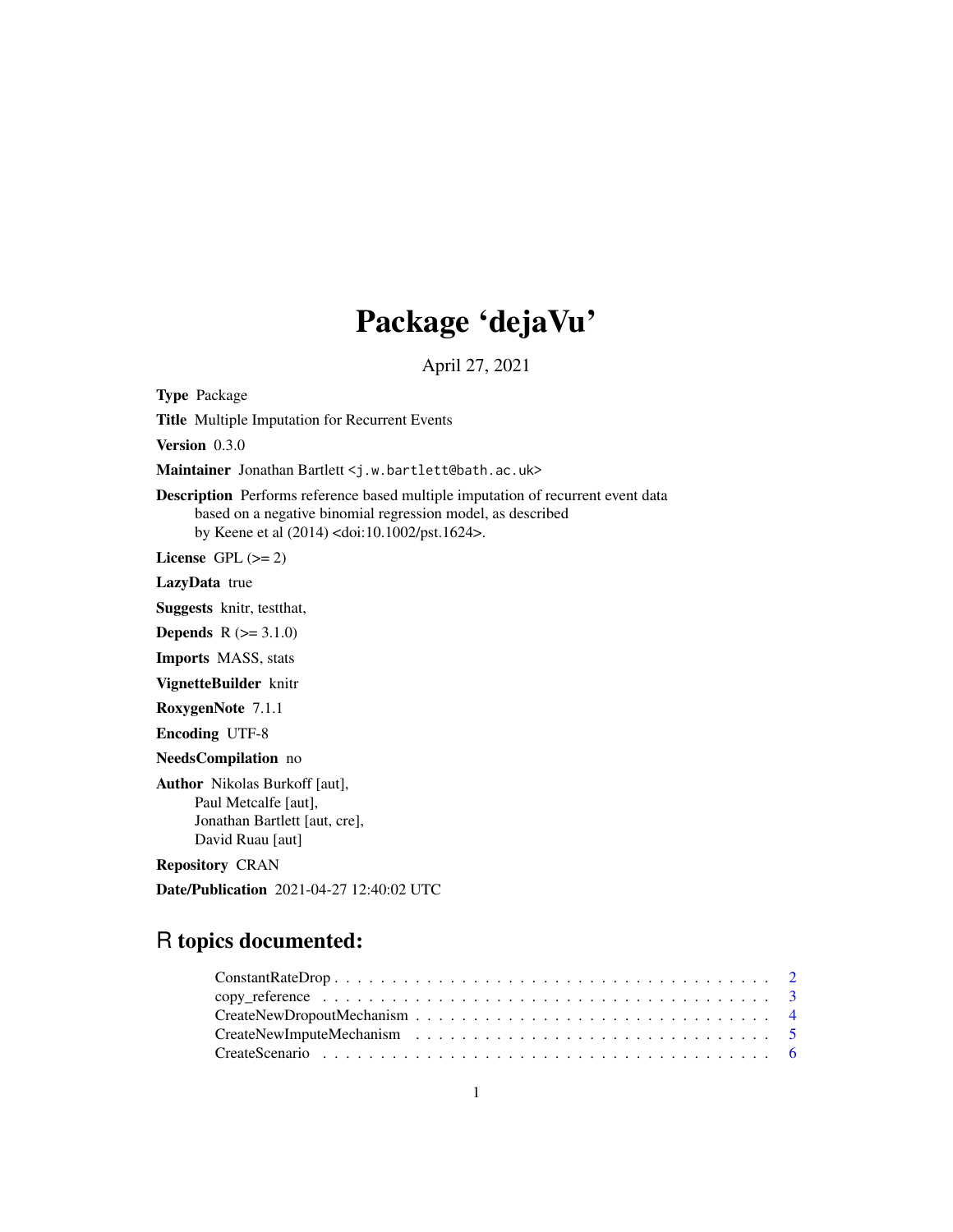<span id="page-1-0"></span>

|       | $\overline{7}$ |
|-------|----------------|
|       |                |
|       | 9              |
|       |                |
|       |                |
|       |                |
|       |                |
|       |                |
|       |                |
|       |                |
|       |                |
|       |                |
|       |                |
|       |                |
|       |                |
|       |                |
|       |                |
|       |                |
|       |                |
|       |                |
|       |                |
|       |                |
|       |                |
|       |                |
| Index | 27             |

<span id="page-1-1"></span>ConstantRateDrop *Create a Dropout Mechanism with constant dropout rate*

# Description

Creates an MCAR DropoutMechanism object where subject i dropout is exponentially distributed with rate Ri where Ri =  $C*exp(Xi)$  for constant C and Xi a random normal variable with mean 0 and standard deviation sigma

# Usage

```
ConstantRateDrop(rate, var = 0)
```
# Arguments

| rate | C described in the details                                                               |
|------|------------------------------------------------------------------------------------------|
| var  | sigma <sup><math>\lambda</math></sup> 2 described in the details section, by default = 0 |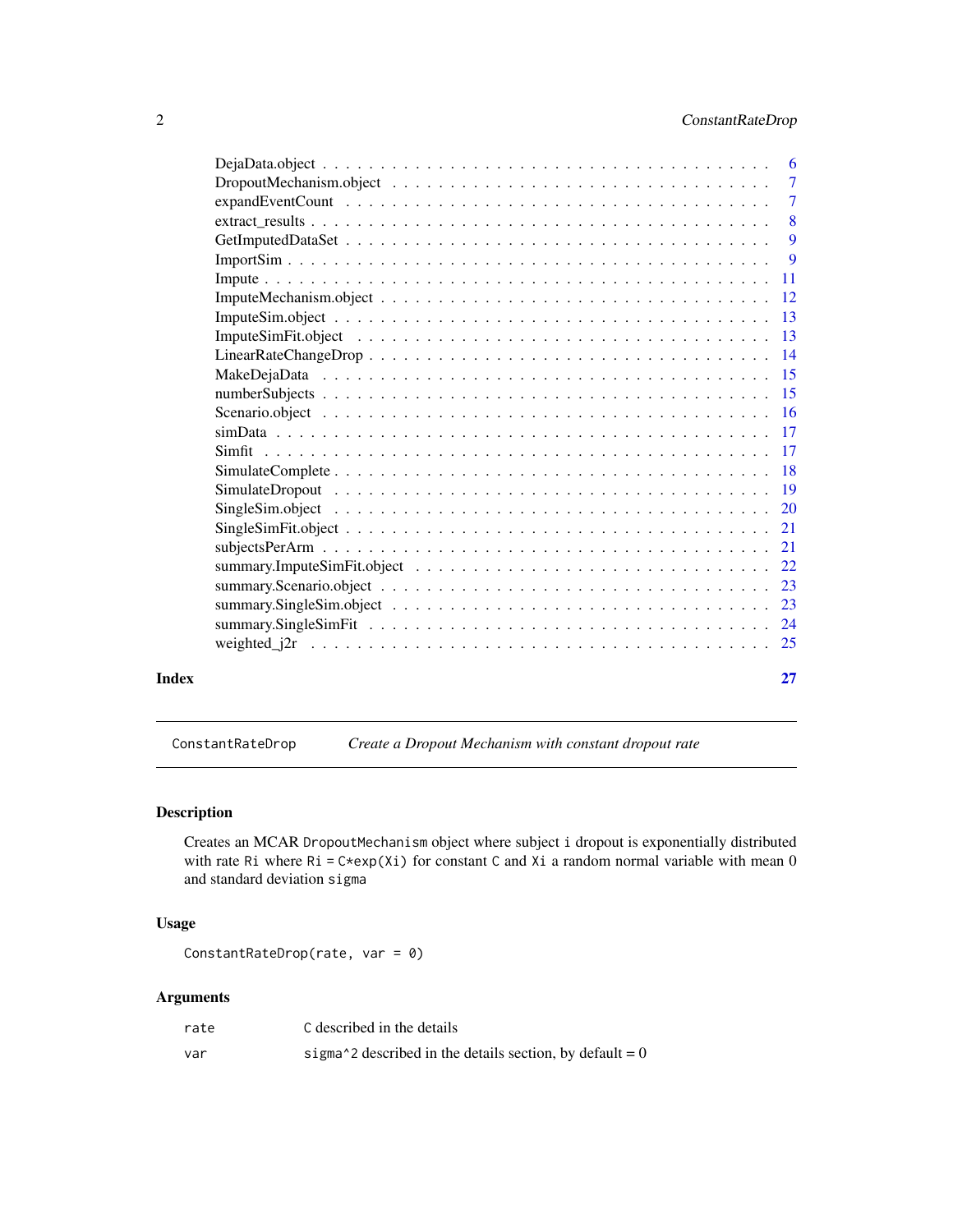<span id="page-2-0"></span>copy\_reference 3

# Value

A DropoutMechanism object

# See Also

[DropoutMechanism.object](#page-6-1)

#### Examples

```
ConstantRateDrop(rate=0.0025)
ConstantRateDrop(rate=0.0025,var=1)
```
copy\_reference *Create a copy reference* ImputeMechanism *object*

#### Description

Missing counts for subjects in both arms are imputed by assuming the rate before and dropout are both equal to the control (reference) estimated rate. This corresponds to what is usually termed the copy reference assumption.

# Usage

```
copy_reference(proper = TRUE)
```
#### Arguments

proper If proper=TRUE then proper imputation is performed, in which each imputation is created based on parameters values drawn from the (approximate) posterior distribution of the imputation model. If proper=FALSE, improper imputation is performed. This means all imputed datasets are generated conditional on the maximum likelihood estimates of the parameters.

#### Value

```
An ImputeMechanism object
```
# See Also

[ImputeMechanism.object](#page-11-1)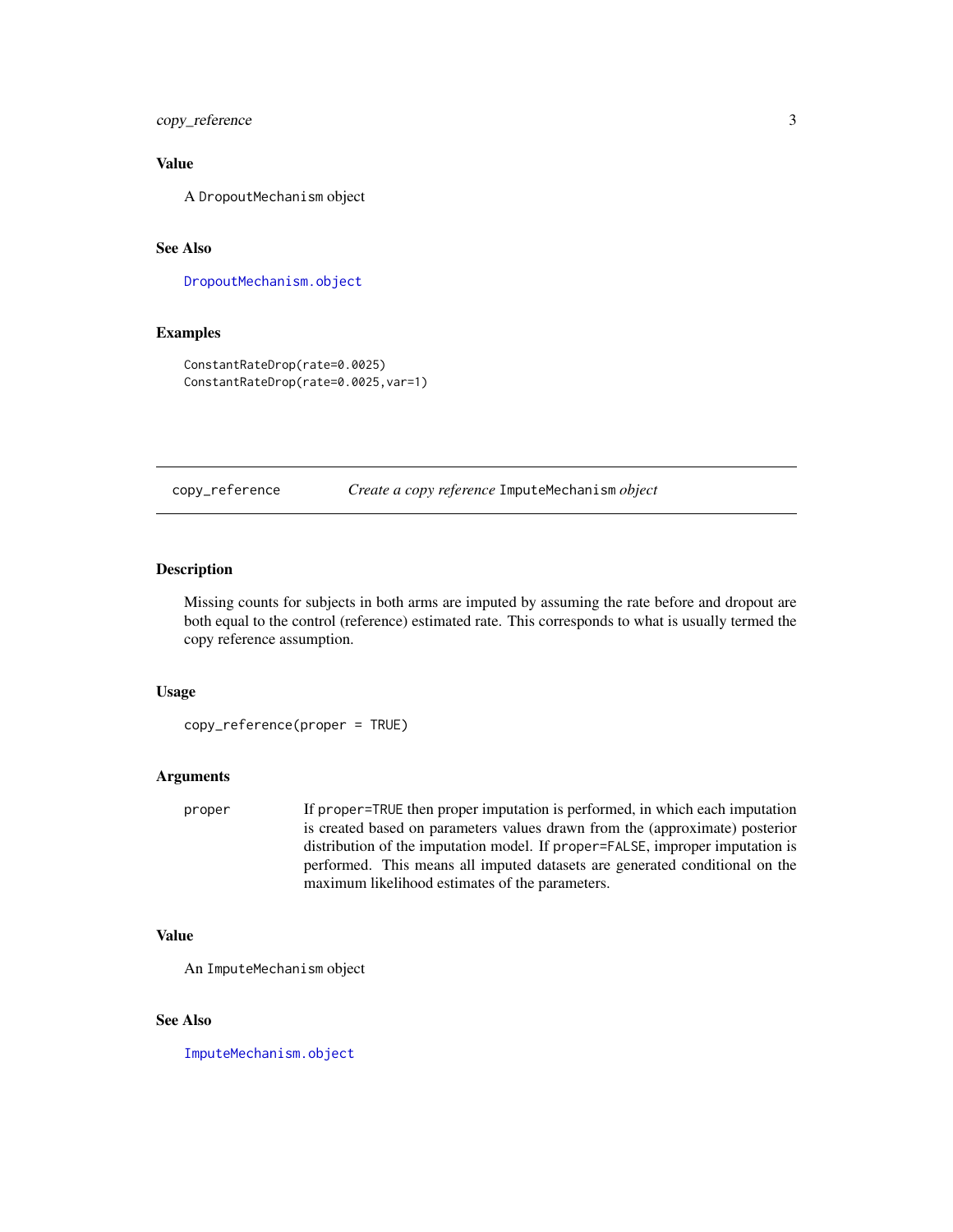# <span id="page-3-0"></span>Examples

```
sim <- SimulateComplete(study.time=365,number.subjects=50,
                       event.rates=c(0.01,0.005),dispersions=0.25)
sim.with.MCAR.dropout <- SimulateDropout(sim,
                                       drop.mechanism = ConstantRateDrop(rate = 0.0025))
fit <- Simfit(sim.with.MCAR.dropout)
imps <- Impute(fit, copy_reference(), 10)
```
CreateNewDropoutMechanism

*A function which creates a DropOut Mechanism object*

# Description

A function which creates a DropOut Mechanism object

# Usage

```
CreateNewDropoutMechanism(
  type,
  text,
  cols.needed = vector("character"),
  GetDropTime,
  parameters = NULL
\mathcal{L}
```
# Arguments

| type        | The type of mechanism (e.g. "MCAR" or "MNAR")                                                                                                                                                                                                                                                |
|-------------|----------------------------------------------------------------------------------------------------------------------------------------------------------------------------------------------------------------------------------------------------------------------------------------------|
| text        | A short string describing the mechanism (only used for printing)                                                                                                                                                                                                                             |
| cols.needed | Which columns in the Single Sim\$data data frame must be included for this drop<br>out mechanism to work. This option could allow drop out mechanism which<br>depend on covariates to be included.                                                                                           |
| GetDropTime | A function with two arguments event times and data, the corresponding entries<br>from the SingleSim object. This function should return a list of dropout times (if<br>a subject does not dropout its dropout time should be their current censored time<br>(i.e. the study follow up time)) |
| parameters  | A list of named parameters for the mechanism (only used for printing) or NULL<br>if none                                                                                                                                                                                                     |

# Value

A [DropoutMechanism.object](#page-6-1)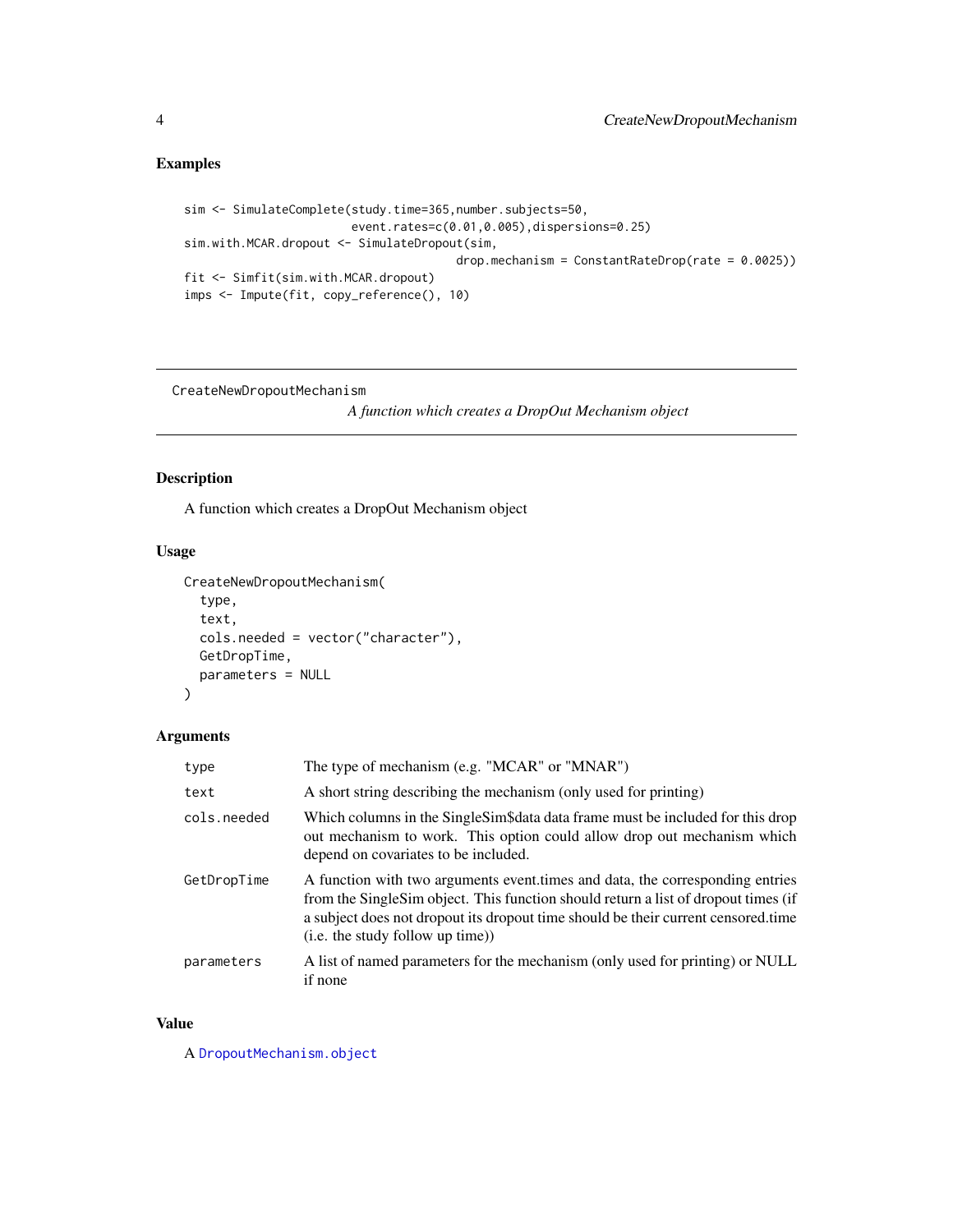# <span id="page-4-0"></span>See Also

[DropoutMechanism.object](#page-6-1)

CreateNewImputeMechanism

*A function which creates an Impute Mechanism object*

# Description

A function which creates an Impute Mechanism object

# Usage

```
CreateNewImputeMechanism(
  name,
  cols.needed = vector("character"),
  impute,
  parameters = NULL
\mathcal{L}
```
# Arguments

| name        | The method name (used for printing)                                                                                                                                                                                                                                                                                                                                                                                                                                                                                                                |
|-------------|----------------------------------------------------------------------------------------------------------------------------------------------------------------------------------------------------------------------------------------------------------------------------------------------------------------------------------------------------------------------------------------------------------------------------------------------------------------------------------------------------------------------------------------------------|
| cols.needed | which columns of the SingleSim data frame are required by the method, typi-<br>cally c("censored.time","observed.events","arm")                                                                                                                                                                                                                                                                                                                                                                                                                    |
| impute      | A function which takes a Single Sim Fit object and outputs the details for a sin-<br>gle imputed data set, specifically a list with two elements: new. censored. times<br>- a vector of times subjects were censored (after taking into account imputation)<br>and newevent times - a list of vectors where the vectors contain the imputed<br>event times for the subjects (these vectors do not contain the observed event<br>times before subject drop out). If a subject has no imputed events then the vec-<br>tor numeric $(0)$ is returned. |
| parameters  | A list of named parameters describing the method (used for printing) - or NULL<br>if none                                                                                                                                                                                                                                                                                                                                                                                                                                                          |

#### Value

A [ImputeMechanism.object](#page-11-1)

# See Also

[ImputeMechanism.object](#page-11-1)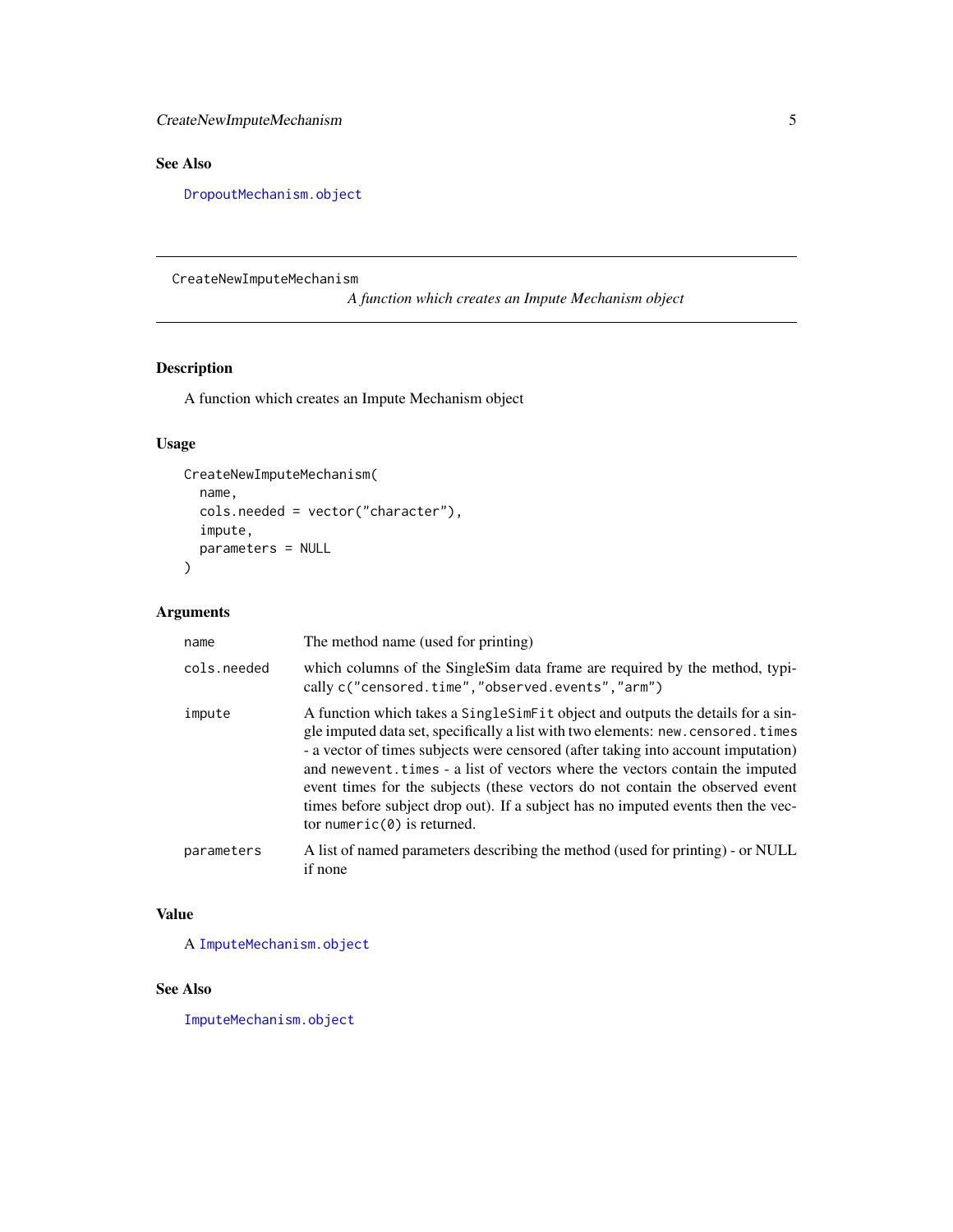<span id="page-5-1"></span><span id="page-5-0"></span>

# Description

Create Scenario object from list of Fit Summaries

# Usage

```
CreateScenario(object, description = "")
```
#### Arguments

| object      | Either a list of summary. Single SimFit or summary. Impute SimFit objects |
|-------------|---------------------------------------------------------------------------|
| description | A character string describing the scenario (used for printing)            |

#### Value

A Scenario object

#### See Also

[Scenario.object](#page-15-1)

DejaData.object *Data frame of covariates for simulating recurrent events*

# Description

This object allows covariates to be included in the simulation procedure The object is created using the [MakeDejaData](#page-14-1) function

# Arguments

| data  | A data frame containing the subject                              |
|-------|------------------------------------------------------------------|
| arm.  | character the column name of the treatment arm for each subject  |
| rate. | character the column name of the rate to be used when simulating |
| Id.   | character the column name of subject Id                          |

#### **Structure**

The above components must be included in a DejaData Object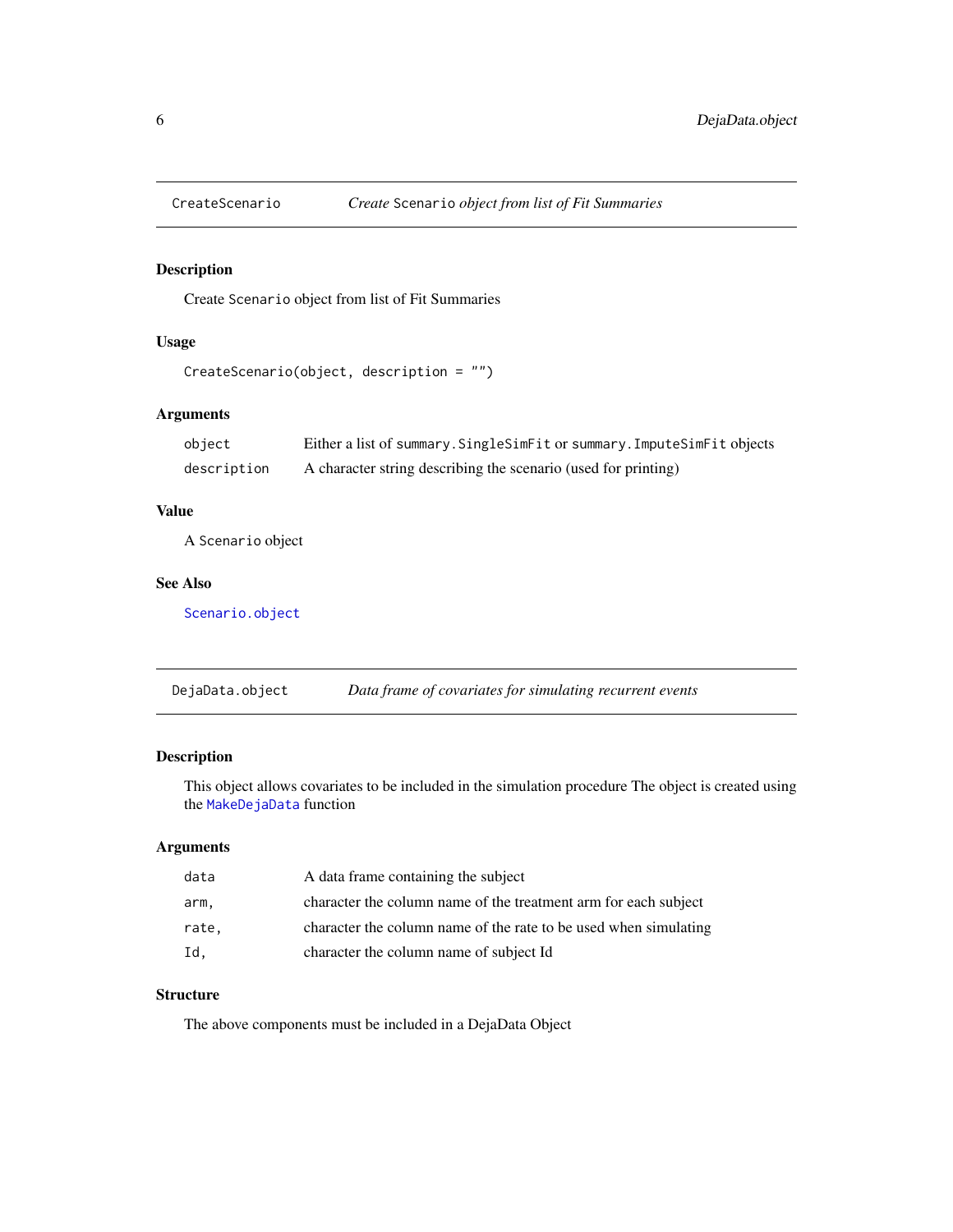<span id="page-6-1"></span><span id="page-6-0"></span>DropoutMechanism.object

*DropoutMechanism object*

# Description

An object which defines a specific mechanism which takes a complete SingleSim object and returns a set of drop out times for subjects

#### Arguments

| type        | The type of mechanism (e.g. "MCAR" or "MNAR")                                                                                                                                                                                                                                                  |
|-------------|------------------------------------------------------------------------------------------------------------------------------------------------------------------------------------------------------------------------------------------------------------------------------------------------|
| text        | A short string describing the mechanism (only used for printing)                                                                                                                                                                                                                               |
| cols.needed | Which columns in the Single Sim\$data data frame must be included for this drop<br>out mechanism to work. This option could allow drop out mechanism which<br>depend on covariates to be included.                                                                                             |
| GetDropTime | A function with two arguments event, times and data, the corresponding entries<br>from the SingleSim object. This function should return a list of dropout times (if<br>a subject does not dropout its dropout time should be their current censored, time<br>(i.e. the study follow up time)) |
| parameters  | A list of named parameters for the mechanism (only used for printing) or NULL<br>if none                                                                                                                                                                                                       |

#### Details

It is possible to create user defined mechanisms, however, certain common mechanisms have already been implemented. For example see [ConstantRateDrop](#page-1-1) and [LinearRateChangeDrop](#page-13-1)

Only the GetDropTime and cols.needed entries are required for calculation, the other entries are used for printing the object

print.DropoutMechanism methods is defined.

#### **Structure**

The following components must be included in a DropoutMechanism Object

expandEventCount *Expand event counts into a list of event times*

#### Description

This function exists to allow clinical trial data which typically gives event counts over time to be plugged into this software, which relies on actual event counts.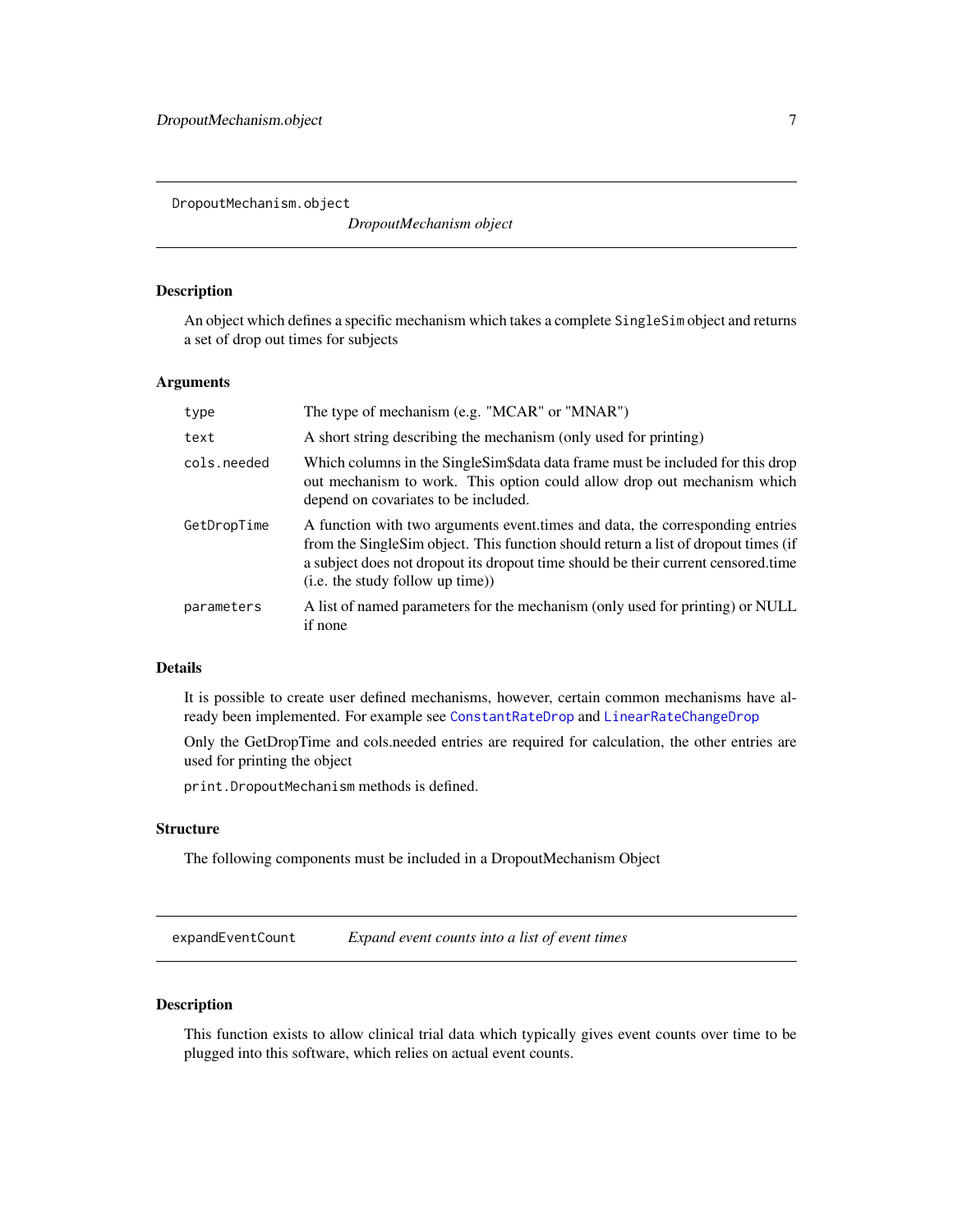# <span id="page-7-0"></span>Usage

expandEventCount(count, time)

# Arguments

| count | a vector of event counts. All entries must be non-negative. |
|-------|-------------------------------------------------------------|
| time  | a matching (strictly positive) vector of followup times.    |

# Details

This function always produces a warning: anyone relying on this function to actually analyze data should take great care.

#### Value

a list of vectors of event times

## Examples

expandEventCount(count=c(0, 20), time=c(10, 20))

extract\_results *Extract the results of running a scenario*

#### Description

This function is a wrapper around [CreateScenario](#page-5-1) See the user guide vignette for an example of using this function

#### Usage

```
extract_results(answer, name, description)
```
# Arguments

| answer      | A named list of lists                                                           |
|-------------|---------------------------------------------------------------------------------|
| name        | The name of the lists of answer which should be extracted and put together into |
|             | a sc                                                                            |
| description | The description parameter to be passed into the CreateScenario function         |

# Value

A Scenario object

#### See Also

[CreateScenario](#page-5-1)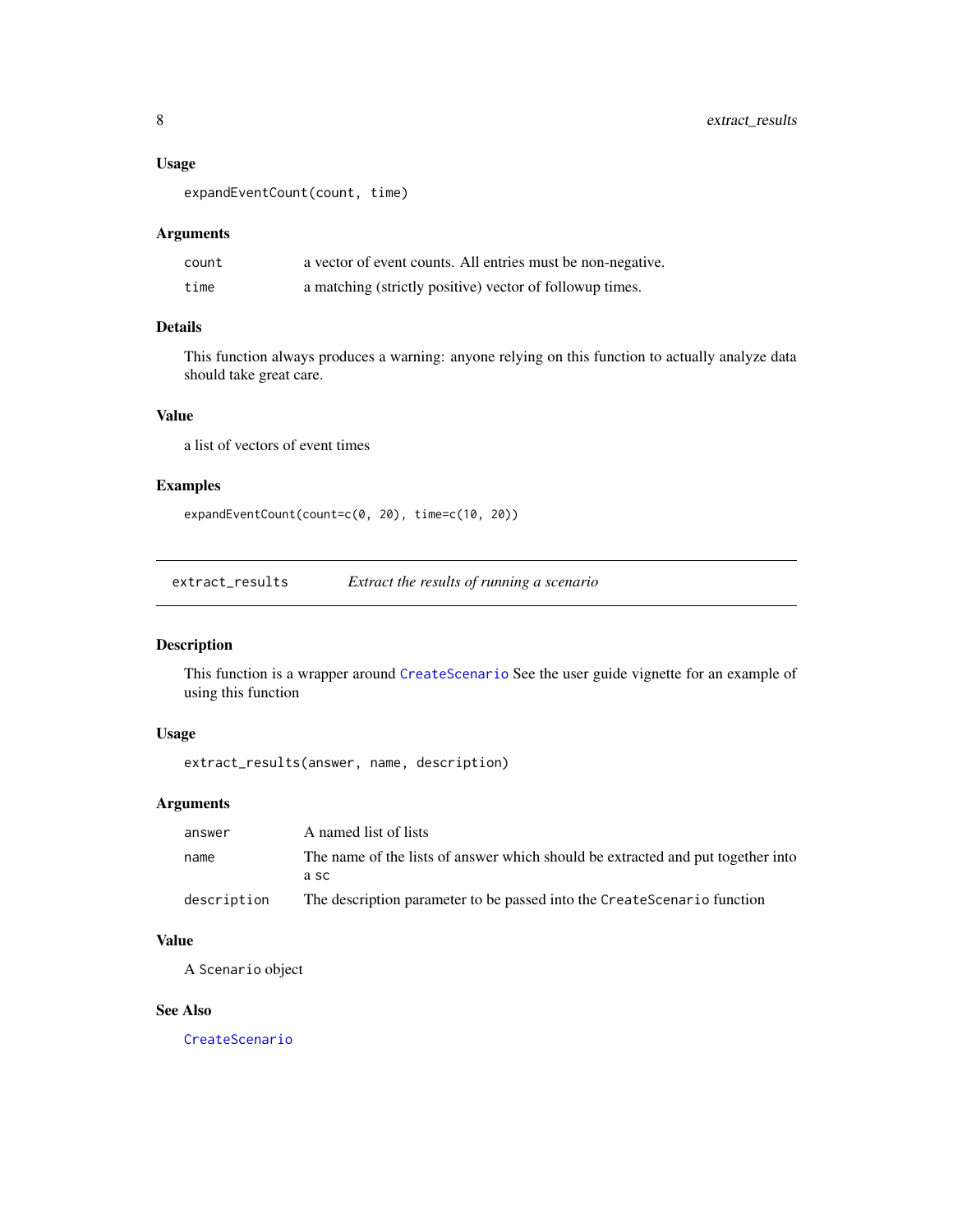# <span id="page-8-1"></span><span id="page-8-0"></span>Description

Output a single imputed data set

#### Usage

```
GetImputedDataSet(imputeSim, index)
```
# Arguments

| imputeSim | A Impute Sim object which contains multiple imputed data sets |
|-----------|---------------------------------------------------------------|
| index     | numeric, which of the multiple imputed data sets to output    |

#### Value

A SingleSim object with status="imputed"

# See Also

[ImputeSim.object](#page-12-1)

#### Examples

```
sim <- SimulateComplete(study.time=365,number.subjects=50,
event.rates=c(0.01,0.005),dispersions=0.25)
sim.with.MCAR.dropout <- SimulateDropout(sim,
  drop.mechanism = ConstantRateDrop(rate = 0.0025))
fit <- Simfit(sim.with.MCAR.dropout)
imps <- Impute(fit, copy_reference(), 10)
imp1 <- GetImputedDataSet(imps, 1)
```
<span id="page-8-2"></span>ImportSim *Import an existing data frame for use with the package*

# Description

Import an existing data frame for use with the package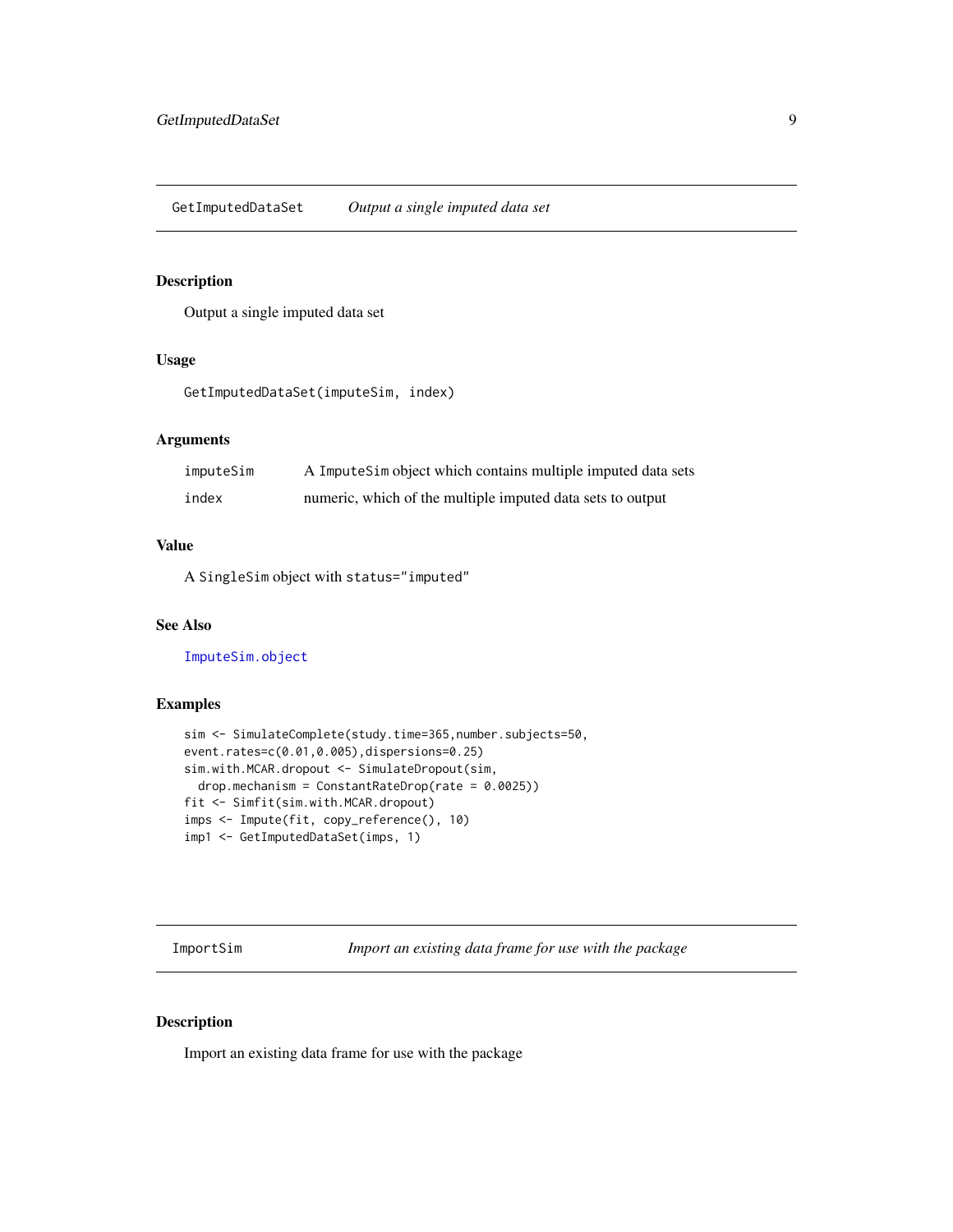# Usage

```
ImportSim(
 dejaData,
  event.times,
  status,
  study.time,
  censored.time = NULL,
  actual.events = NULL,
  allow.beyond.study = FALSE
\mathcal{L}
```
# Arguments

| dejaData           | a DejaData object contain the subject covariates and treatment arm                                                                                                                                                                                                                                        |
|--------------------|-----------------------------------------------------------------------------------------------------------------------------------------------------------------------------------------------------------------------------------------------------------------------------------------------------------|
| event.times        | A list of vectors, containing the observed event times of each subject. If no<br>events are observed then numeric $(0)$ should be used. See example in this help<br>file for more details                                                                                                                 |
| status             | The status of the data set imported, either "complete" (if all subjects complete<br>their follow up period) or "dropout" (if not)                                                                                                                                                                         |
| study.time         | The total follow up time according to study protocol                                                                                                                                                                                                                                                      |
| censored.time      | If status is "dropout", this is a vector of the times at which each subject is cen-<br>sored                                                                                                                                                                                                              |
| actual.events      | If status is "dropout" and the total number of events (i.e. not just the number<br>observed) is known (e.g. if a different simulation procedure was used) a vector<br>of total number of events should be included. If the number is not known or<br>status is "complete" then this should be set to NULL |
| allow.beyond.study |                                                                                                                                                                                                                                                                                                           |

Whether or not to allow imported data with events after the nominal end of study.

# Value

A SingleSim object

# Examples

```
covar.df <- data.frame(Id=1:6,
                       arm=c(rep(0,3),rep(1,3)),
                       Z=c(0,1,1,0,1,0))
dejaData <- MakeDejaData(covar.df,arm="arm",Id="Id")
```

```
event.times <- list(c(25,100,121,200,225),
                    c(100,110),c(55),numeric(0),
                    150,45)
```
complete.dataset <- ImportSim(dejaData, event.times,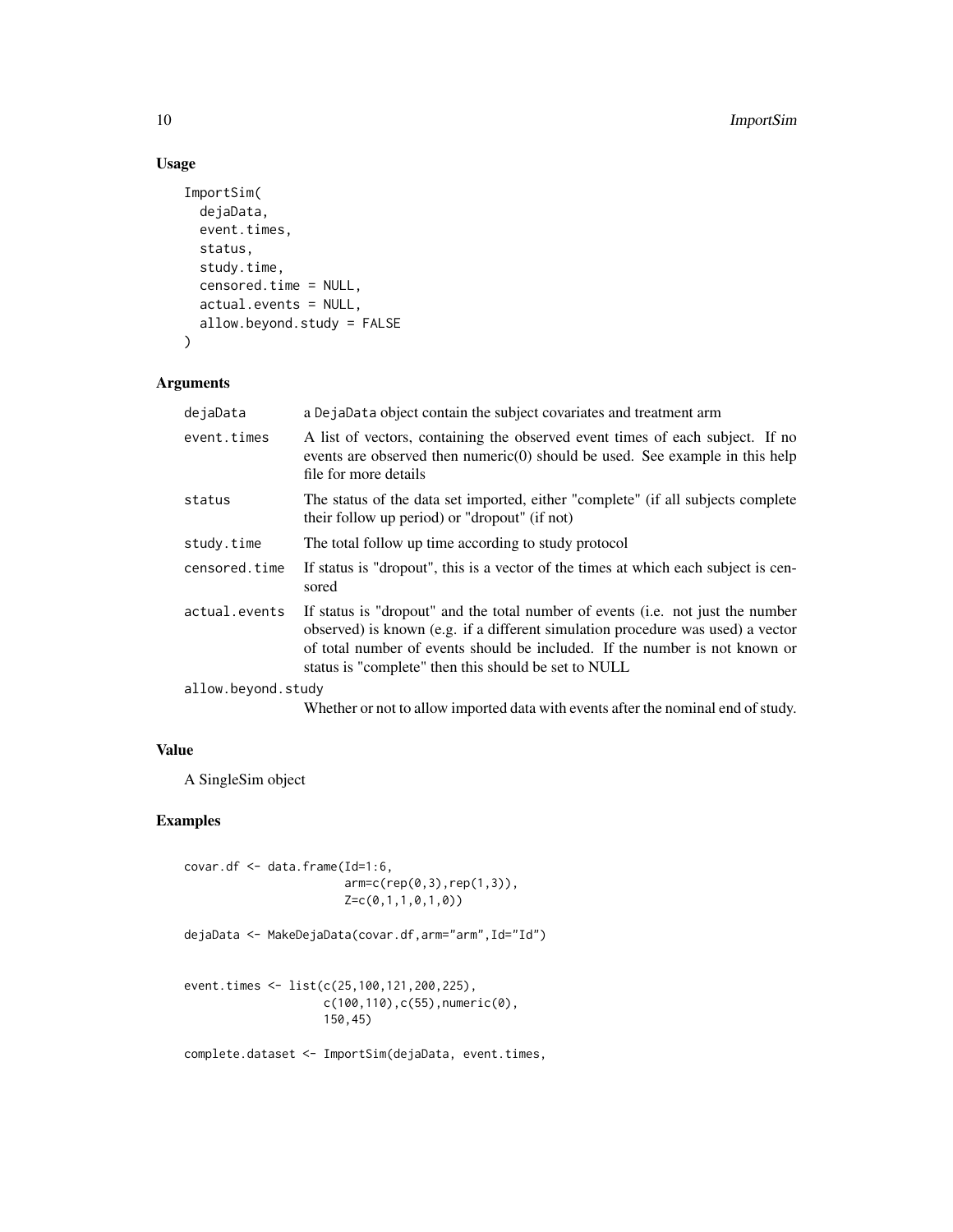#### <span id="page-10-0"></span>Impute the contract of the contract of the contract of the contract of the contract of the contract of the contract of the contract of the contract of the contract of the contract of the contract of the contract of the con

```
status="complete",
                    study.time=365)
censored.time <- c(365,178,100,245,200,100)
dropout.dataset <- ImportSim(dejaData, event.times,
                    status="dropout",
                    study.time=365,
                    censored.time=censored.time)
```
#### Impute *Produce imputed data sets*

#### Description

Given a SingleSimFit object (with impute.parameters not NULL) and an imputation mechanism, create a collection of imputed data sets

#### Usage

Impute(fit, impute.mechanism, N)

# Arguments

| fit              | A SingleSimFit object             |
|------------------|-----------------------------------|
| impute.mechanism |                                   |
|                  | An ImputeMechanism object         |
| N                | The number of data sets to impute |

#### Value

An ImputeSim object

#### Examples

```
sim <- SimulateComplete(study.time=365,number.subjects=50,
   event.rates=c(0.01,0.005),dispersions=0.25)
sim.with.MCAR.dropout <- SimulateDropout(sim,
   drop.mechanism = ConstantRateDrop(rate = 0.0025))
fit <- Simfit(sim.with.MCAR.dropout)
imps <- Impute(fit, copy_reference(), 10)
```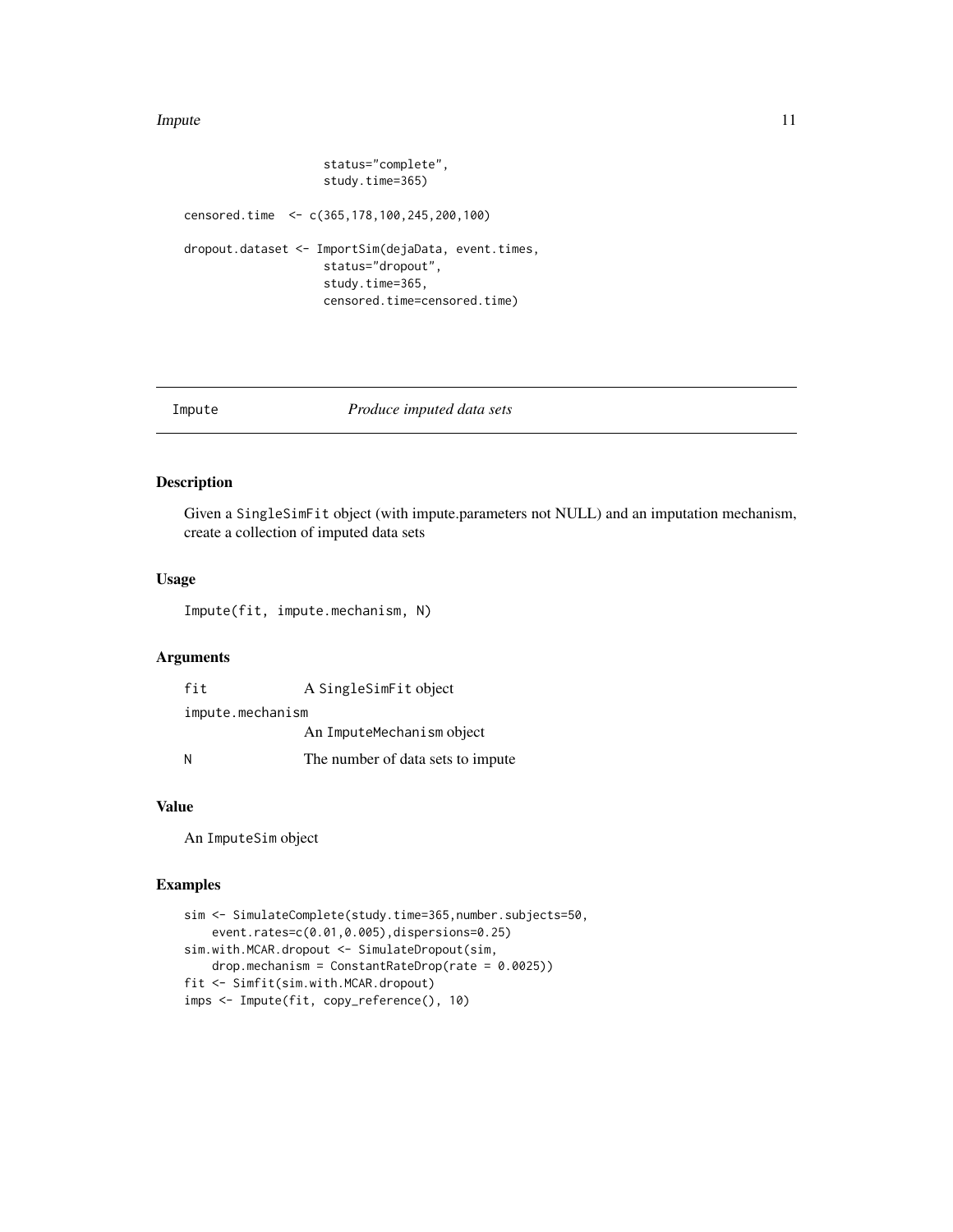<span id="page-11-1"></span><span id="page-11-0"></span>ImputeMechanism.object

*ImputeMechanism object*

# Description

An object which defines a mechanism for taking a SingleSimFit object and imputing missing data to create a ImputeSim

## Arguments

| name        | The method name (used for printing)                                                                                                                                                                                                                                                                                                                                                                                                                                                                                                             |
|-------------|-------------------------------------------------------------------------------------------------------------------------------------------------------------------------------------------------------------------------------------------------------------------------------------------------------------------------------------------------------------------------------------------------------------------------------------------------------------------------------------------------------------------------------------------------|
| cols.needed | which columns of the Singlestim data frame are required by the method, typi-<br>cally c("censored.time","observed.events","arm")                                                                                                                                                                                                                                                                                                                                                                                                                |
| impute      | A function which takes a SingleSimFit object and outputs the details for a sin-<br>gle imputed data set, specifically a list with two elements: new.censored.times<br>- a vector of times subjects were censored (after taking into account imputation)<br>and newevent. times - a list of vectors where the vectors contain the imputed<br>event times for the subjects (these vectors do not contain the observed event<br>times before subject drop out). If a subject has no imputed events then the vec-<br>tor numeric $(0)$ is returned. |
| parameters  | A list of named parameters describing the method (used for printing) - or NULL<br>if none                                                                                                                                                                                                                                                                                                                                                                                                                                                       |

# Details

It is possible to create user defined mechanisms, however, common mechanisms have already been implemented. For example see [weighted\\_j2r](#page-24-1)

A print.ImputeMechanism method is defined.

#### **Structure**

The following components must be included in an ImputeMechanism Object

# Examples

j2r <- weighted\_j2r(trt.weight=0)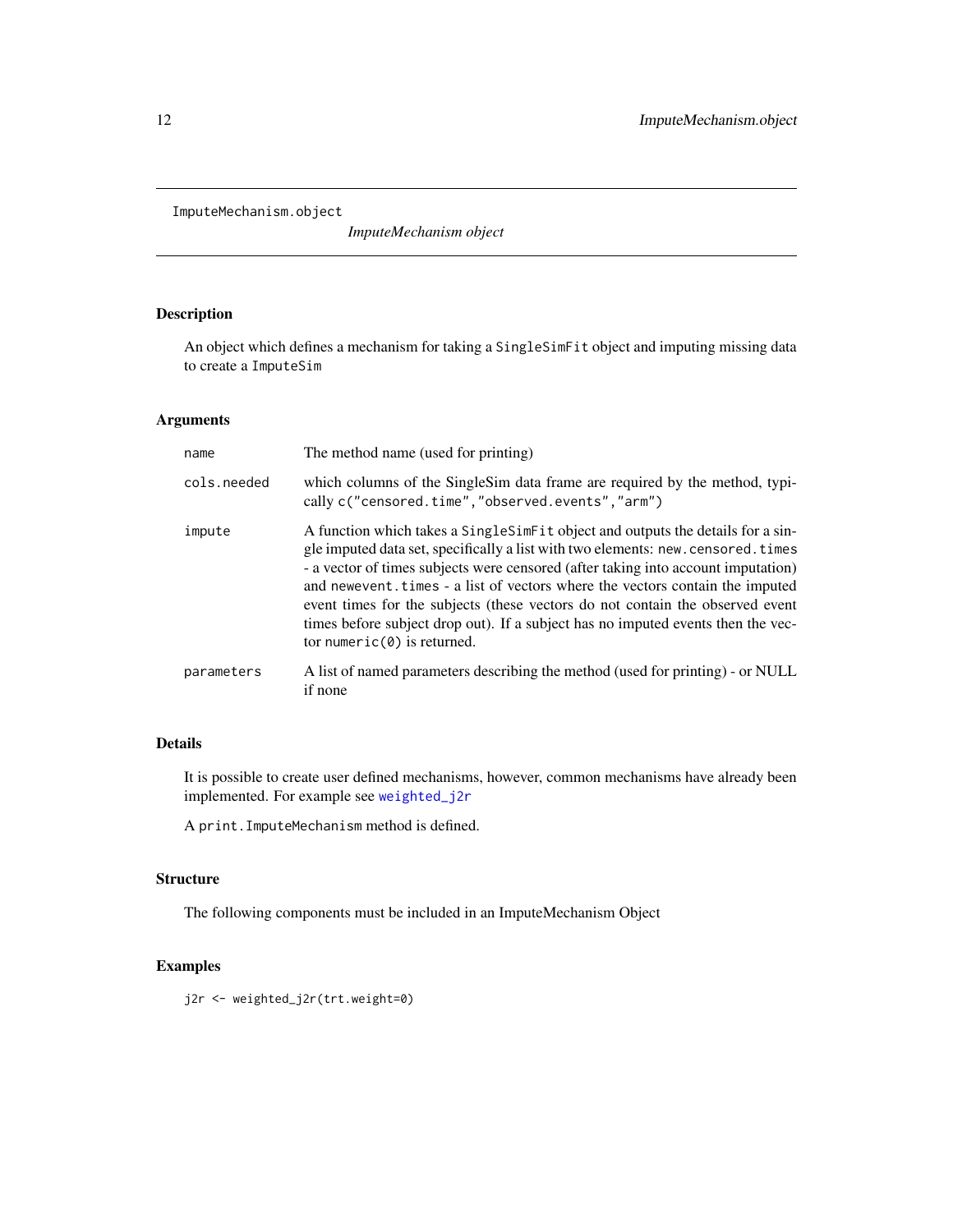<span id="page-12-1"></span><span id="page-12-0"></span>ImputeSim.object *ImputeSim object*

#### Description

This object contains a collection of imputed data sets derived from a SingleSimFit object and ImputeMechanism

# Arguments

| singleSim        | The SingleSim object from which the imputed data sets have been derived                                                                                                                                                                                                                                            |
|------------------|--------------------------------------------------------------------------------------------------------------------------------------------------------------------------------------------------------------------------------------------------------------------------------------------------------------------|
| impute.mechanism |                                                                                                                                                                                                                                                                                                                    |
|                  | The ImputeMechanism object used to perform the imputation                                                                                                                                                                                                                                                          |
|                  | imputed values A matrix with 1 column per imputed data set and two rows: newevent times<br>a list of vectors containing the imputed event times (not including the events<br>which were observed) and new censored times - a vector containing the times at<br>which subjects (with imputed data) are now censored |
| dropout          | A vector containing the number of subjects who have dropped out in each arm,<br>for whom data is to be imputed<br>Use GetImputedDataSet to extract a single imputed data set and use Simfit to<br>fit a model to the set of data sets                                                                              |
|                  |                                                                                                                                                                                                                                                                                                                    |

#### See Also

[GetImputedDataSet](#page-8-1)

ImputeSimFit.object *ImputeSimFit object*

#### Description

An object which contains both a set of imputed data sets (ImputeSim object) and a set of models fitted to them

# Arguments

| imputeSim | The ImputeSim object for which models have been fitted                           |
|-----------|----------------------------------------------------------------------------------|
| summaries | A list of summary. Single Sime Fit objects containing the model fits for each of |
|           | the imputed data sets                                                            |

# Details

Calling summary.ImputeSimFit will apply Rubin's formula to calculate estimates for the treatment effect and standard error

Functions summary.ImputeSimFit and as.data.frame.ImputeSimFit have been implemented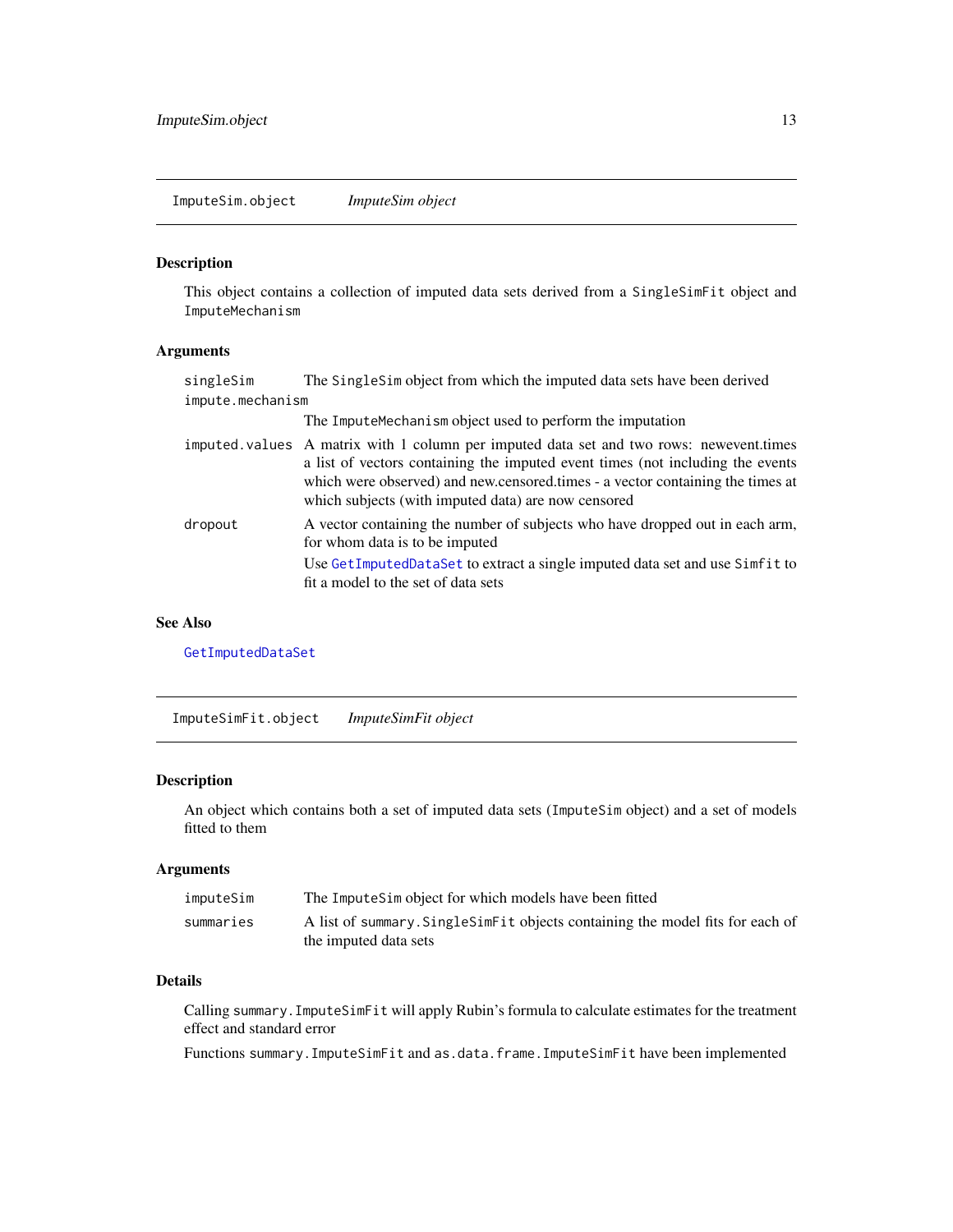<span id="page-13-0"></span>summary.ImputeSimFit [summary.SingleSimFit](#page-23-1)

<span id="page-13-1"></span>LinearRateChangeDrop *Create a Dropout Mechanism with drop out rate which changes by a fixed constant after every event*

# Description

Creates an MAR DropoutMechanism object where subject i has piecewise exponential dropout rate where the rate changes by a constant amount after each event, specifically after j events the subject has rate Ri  $j = Cj*exp(Xij)$  where  $Cj=C+j*D$  for constants C, D and Xij is a standard normal variable with mean 0 and standard deviation sigma

#### Usage

```
LinearRateChangeDrop(starting.rate, rate.change, var = 0)
```
#### Arguments

|             | starting.rate C, see description section.                                                                                                                                      |
|-------------|--------------------------------------------------------------------------------------------------------------------------------------------------------------------------------|
| rate.change | D, see description section. Note if $D<0$ , C i could be negative for large j, this is<br>not possible and the rate remains constant if the next change would set $C_1 \leq 0$ |
| var         | sigma <sup>2</sup> , see description section                                                                                                                                   |

#### Value

A DropoutMechanism object

# See Also

[DropoutMechanism.object](#page-6-1)

#### Examples

```
LinearRateChangeDrop(starting.rate=0.0025,rate.change=0.0005)
LinearRateChangeDrop(starting.rate=0.0025,rate.change=-0.00001,var=1)
```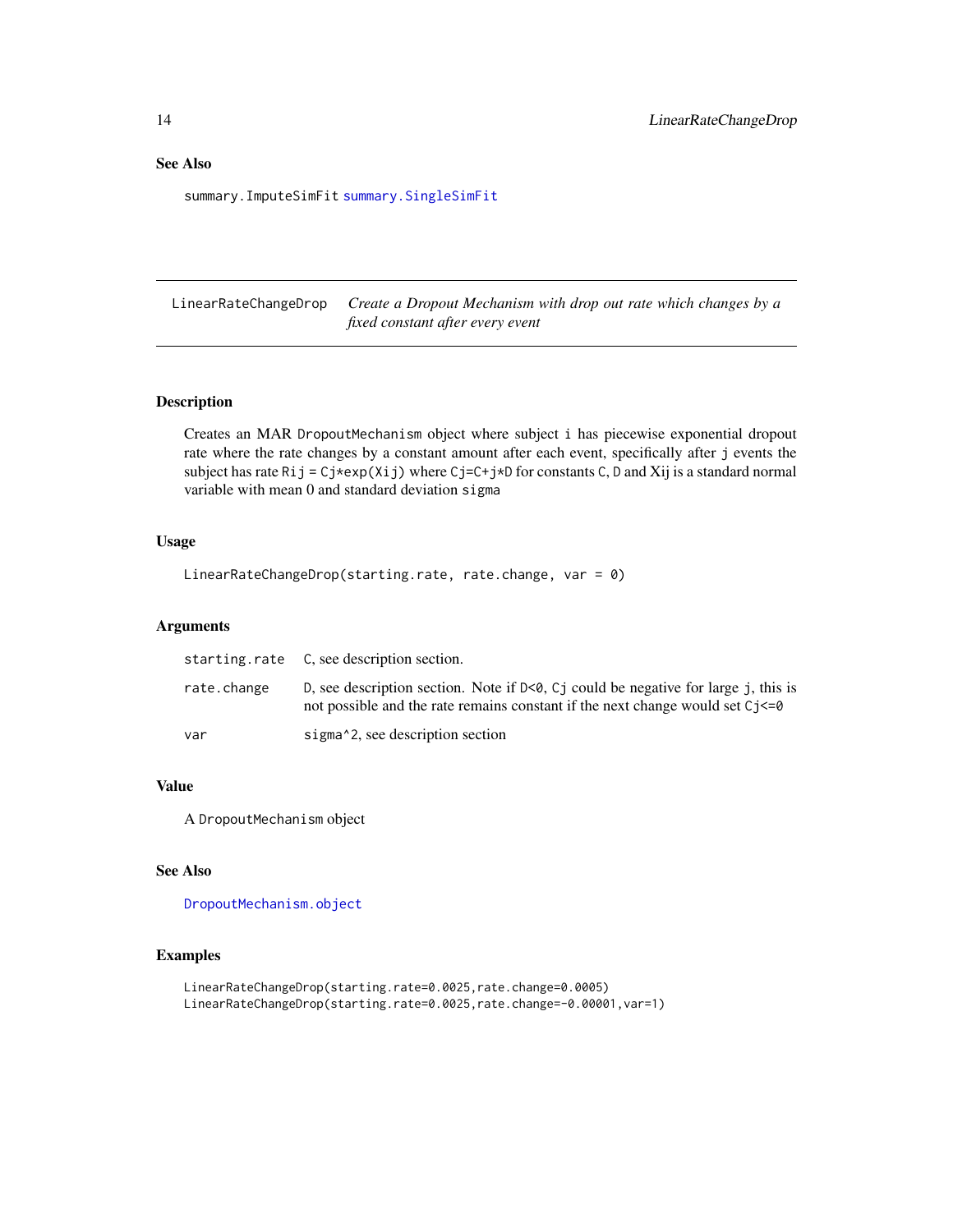<span id="page-14-1"></span><span id="page-14-0"></span>

## Description

This object is can be used to create a SingleSim object with subject specific rates

# Usage

MakeDejaData(data, arm, Id, rate = NULL)

# Arguments

| data  | A data frame containing the subject                                                                                                  |
|-------|--------------------------------------------------------------------------------------------------------------------------------------|
| arm.  | character the column name of the treatment arm for each subject                                                                      |
| Id.   | character the column name of subject Id                                                                                              |
| rate, | character the column name of the rate to be used when simulating (or NULL, if<br>using DejaData to import a data set, see ImportSim) |

#### Value

A DejaData object

# Examples

```
set.seed(232)
my.df \leq data.frame(Id=1:100,
                    arm=c(rep(0,50),rep(1,50)),
                    covar=rbinom(n=100,size=1,prob=0.5))
my.df$rate <- 0.0025 + my.df$covar*0.002 + (1-my.df$arm)*0.002
my.dejaData <- MakeDejaData(my.df,arm="arm",rate="rate",Id="Id")
```
numberSubjects *S3 generic to output the number of subjects in a given object*

# Description

S3 generic to output the number of subjects in a given object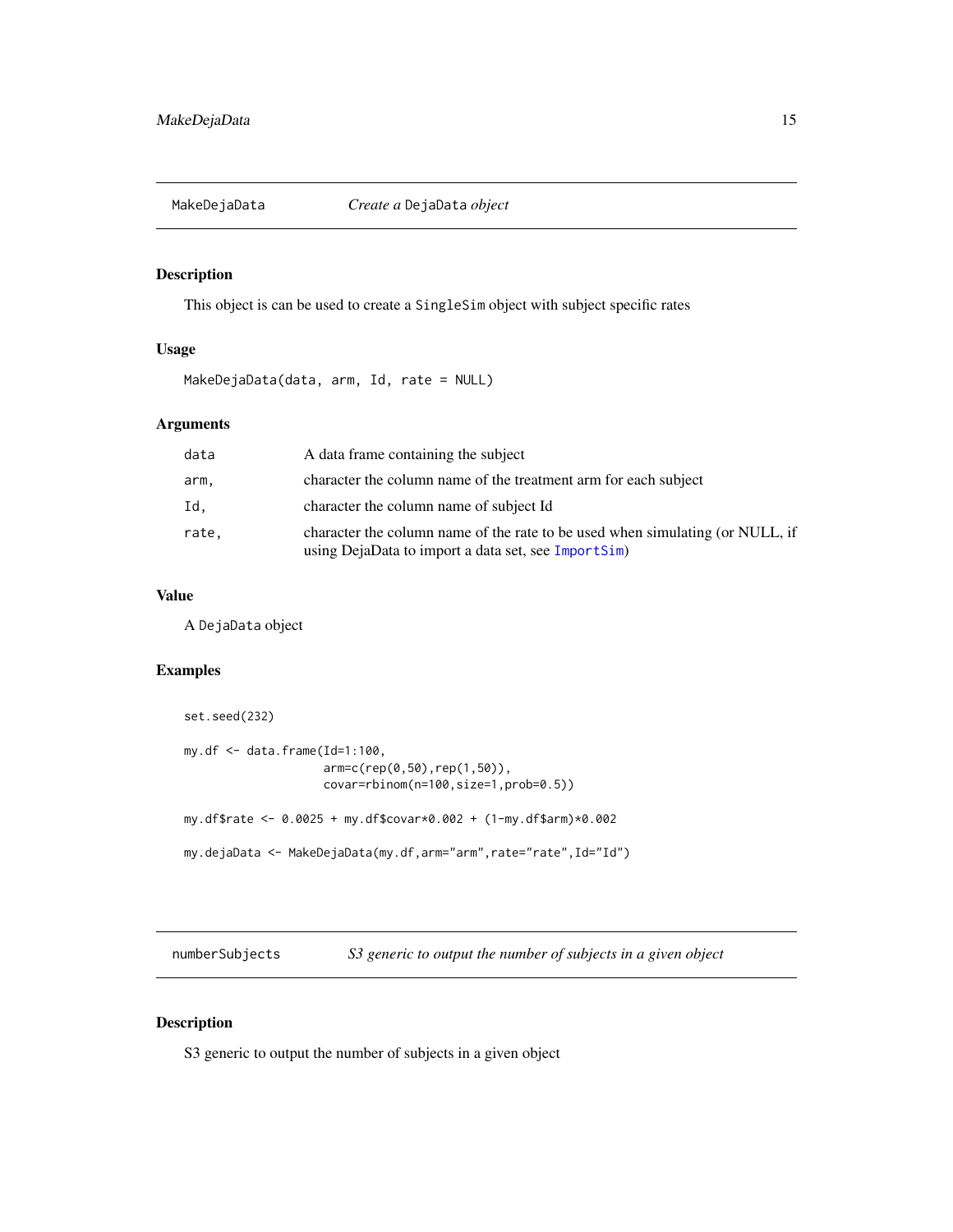#### <span id="page-15-0"></span>Usage

numberSubjects(x)

# Arguments

x The object

# Value

The number of subjects

# Examples

```
sim <- SimulateComplete(study.time=365,number.subjects=50,
event.rates=c(0.01,0.005),dispersions=0.25)
numberSubjects(sim)
```
<span id="page-15-1"></span>Scenario.object *Scenario object*

#### Description

This class contains a collection of model fit summaries and summarizing this object will calculate overall summary statistics such as power/type I error

#### Arguments

| description | A string containing a description of the scenario                       |
|-------------|-------------------------------------------------------------------------|
| summaries   | A list of either summary. ImputeSimFit or summary. SingleSimFit objects |

# Details

Functions as.data.frame.Scenario and summary.Scenario have been implemented

# See Also

[CreateScenario](#page-5-1)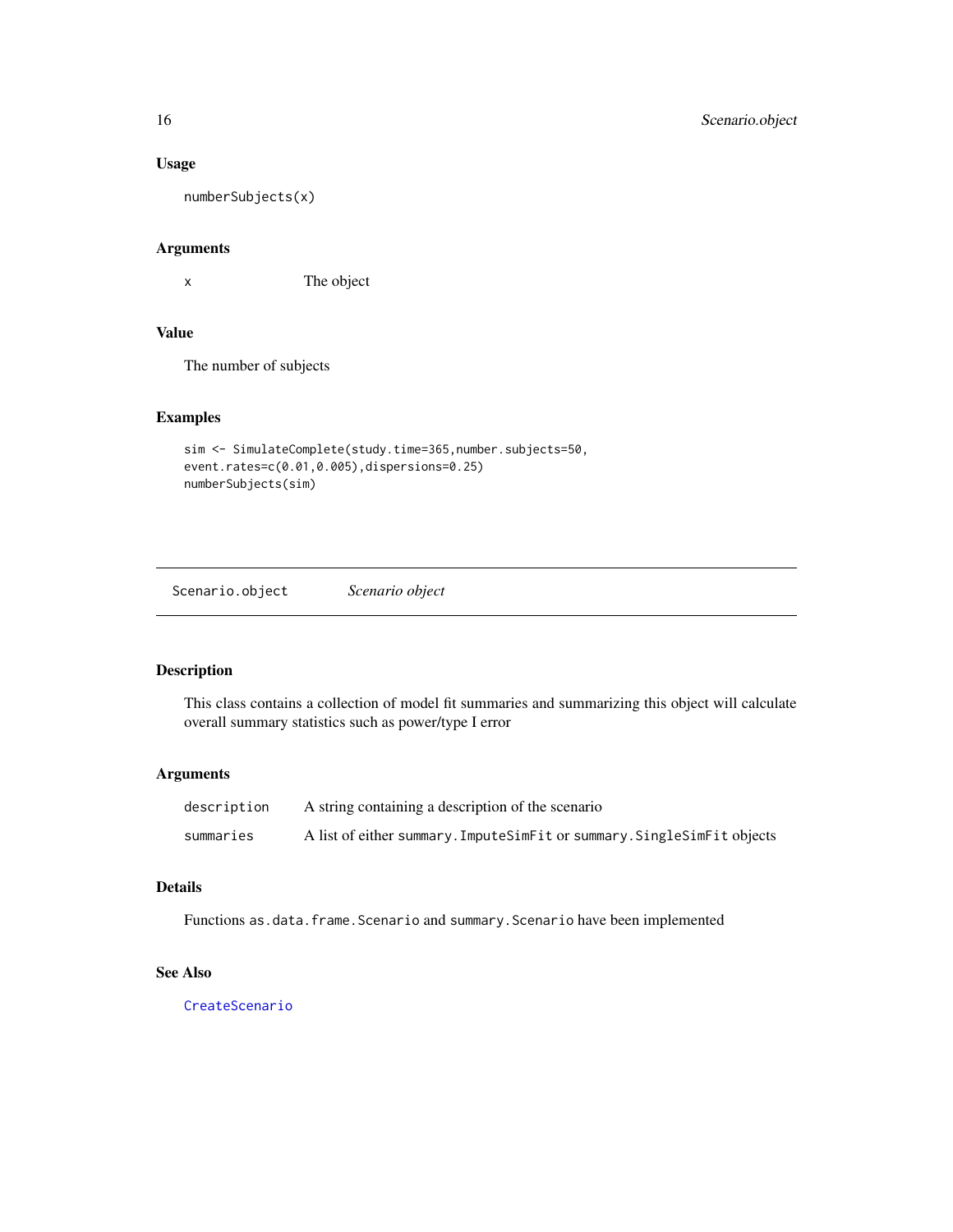<span id="page-16-0"></span>

# Description

A simulated dataset containing a randomised treatment group, follow-up time, and number of events, for 500 patients. The planned follow-up period for the study was 1 year, but some patients dropped out early and so their follow-up ended prematurely (i.e. before 1 year)

#### Usage

simData

#### Format

A data frame with 500 rows and 3 variables:

z a binary variable indicating randomised treatment group

y number of events observed during patient's follow-up

fupTime the time in years the patient was followed up for ...

#### Source

Simulated data

Simfit *S3 generic for fitting models*

# Description

S3 generic for fitting models

#### Usage

```
Simfit(x, family = "negbin", equal.dispersion = TRUE, covar = NULL, ...)
```
#### Arguments

| family<br>Either "negbin" for fitting a negative binomial model (using $MASS: glm.nb$ ),                |  |
|---------------------------------------------------------------------------------------------------------|--|
| "poisson" for fitting a poisson model (g1m) or "quasipoisson" for fitting a quasipois-<br>son model glm |  |
| equal.dispersion                                                                                        |  |
| logical, should the arms have the same dispersion parameter when fitting nega-<br>tive binomial models  |  |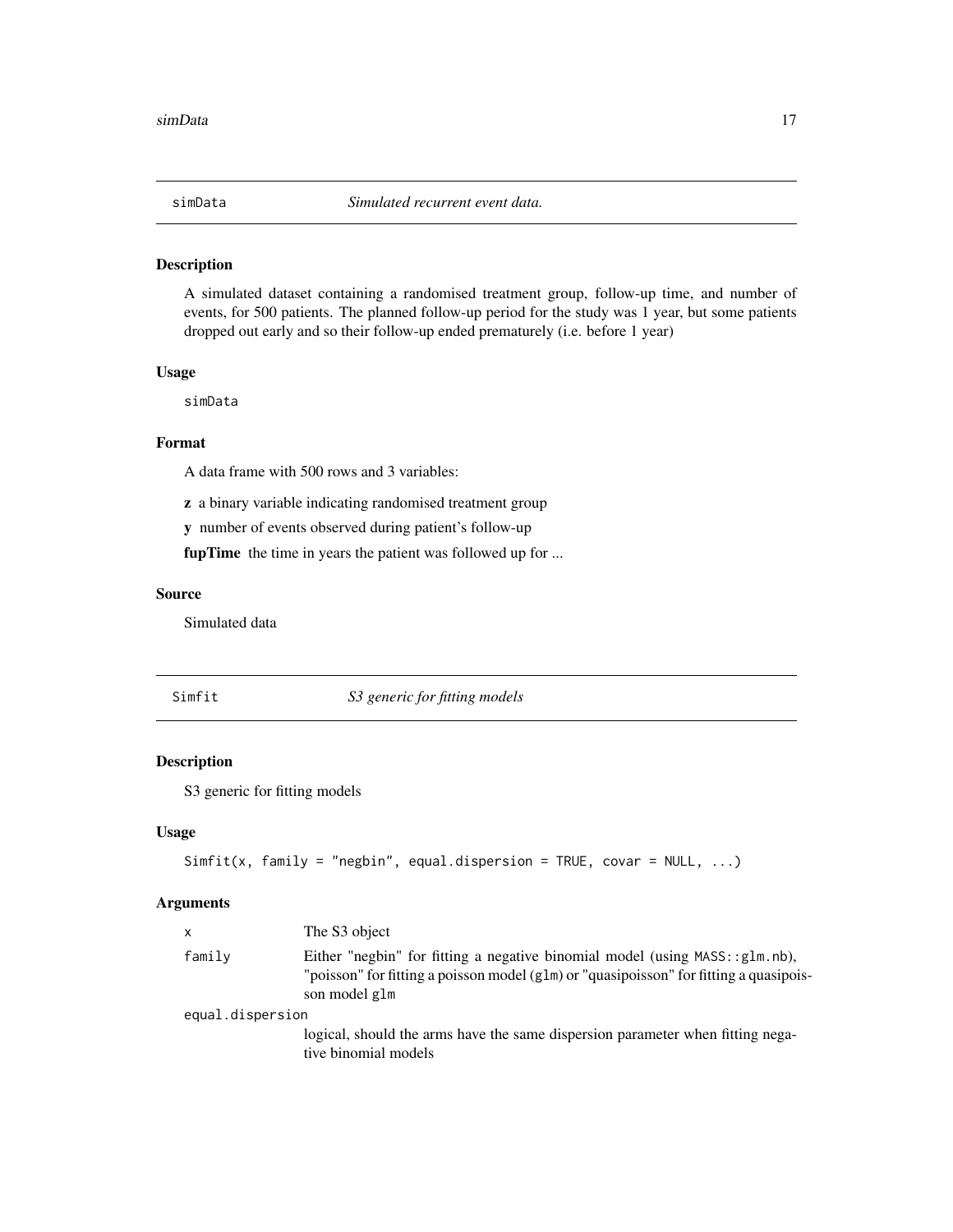<span id="page-17-0"></span>

| covar    | A formula containing the additional covariates to be used when calling glm, nb |
|----------|--------------------------------------------------------------------------------|
|          | if no covariates are included in the model this should be NULL, for example    |
|          | $\sim$ covar1 + covar2 See vignette for further details                        |
| $\cdots$ | Additional arguments to be passed to glm or glm, nb                            |

## Value

A SingleSimFit object

#### See Also

[SingleSimFit.object](#page-20-1)

# Examples

```
set.seed(1234)
sim <- SimulateComplete(study.time=1,number.subjects=50,
      event.rates=c(0.1,0.05),dispersions=0.1)
summary(Simfit(sim,equal.dispersion=TRUE))
```
SimulateComplete *Simulate a complete data set*

# Description

Simulate a complete data set of a recurrent event clinical trial without dropouts using a negative binomial model with given rates and dispersion parameters

#### Usage

```
SimulateComplete(
  study.time,
  dejaData = NULL,
  number.subjects = NULL,
  event.rates = NULL,
  dispersions
)
```
# Arguments

| study.time | The study follow up period                                                   |
|------------|------------------------------------------------------------------------------|
| dejaData   | If not NULL this should contain a DejaData object. If this is used then num- |
|            | ber subjects and event rates arguments are ignored                           |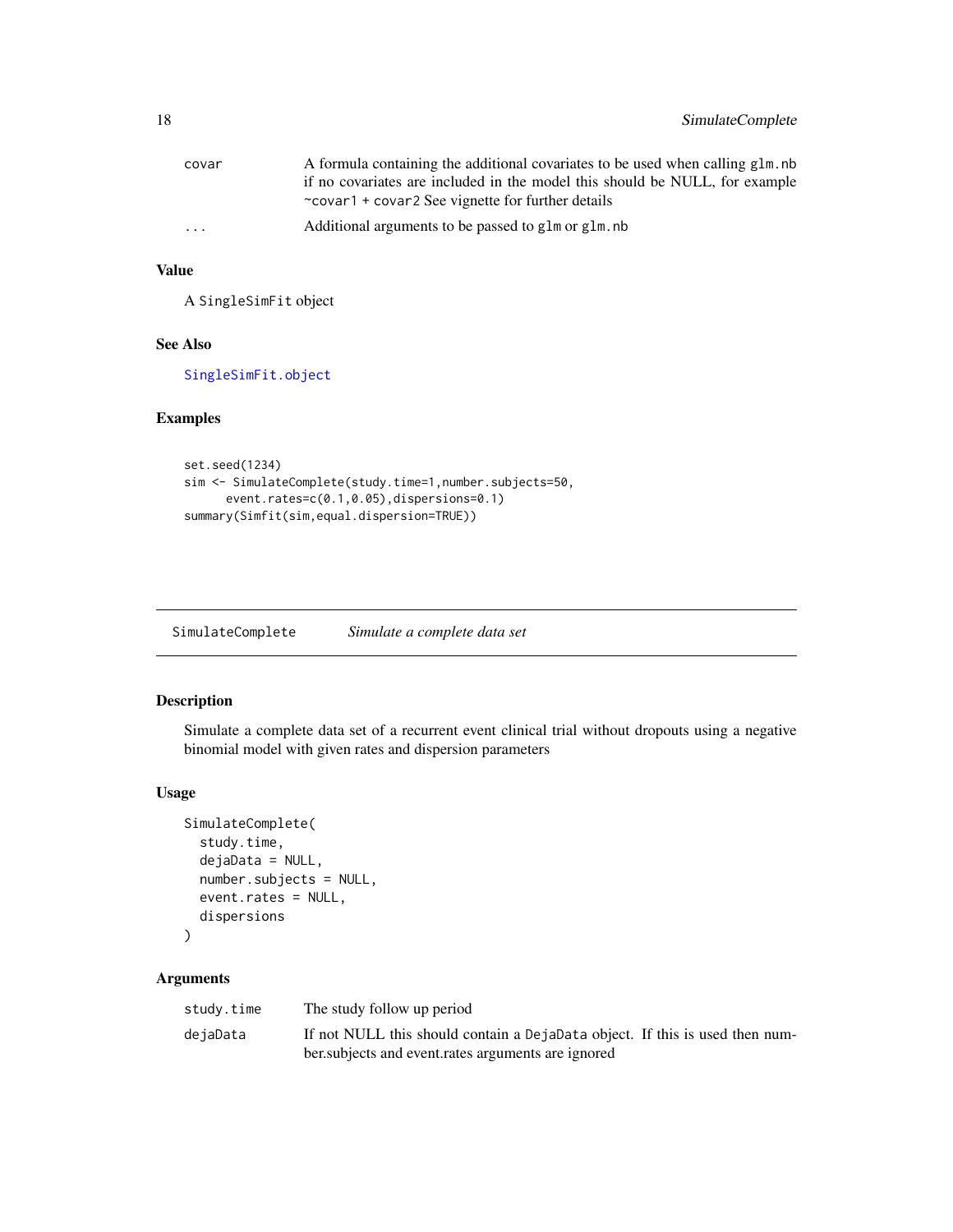# <span id="page-18-0"></span>SimulateDropout 19

| number.subjects |                                                                                                                                                                                                                   |
|-----------------|-------------------------------------------------------------------------------------------------------------------------------------------------------------------------------------------------------------------|
|                 | The number of subjects, if a vector $c(a, b)$ then a subjects on the control arm<br>and b subjects on the active arm. If number, subjects is a single number then<br>both arms have the given number of subjects. |
| event.rates     | The rate parameter(s) for the negative binomial model (if single parameter then<br>it is used for both arms)                                                                                                      |
| dispersions     | The dispersion parameter(s) for the negative binomial model (if single parameter<br>then it is used for both arms)                                                                                                |

# Details

Each subject's events are described by a Poisson process with a subject specific rate given by lambda/study.time where study.time is the study follow up period and lambda has a gamma distribution with shape=1/dispersion and scale=dispersion\*event.rate\*study.time

Different dispersions, event.rates and number of subjects can be specified for both arms of the trial

#### Value

A SingleSim object with status='complete'

# See Also

[SingleSim.object](#page-19-1)

#### Examples

```
sim <- SimulateComplete(study.time=365,number.subjects=50,
                        event.rates=c(0.01,0.005),dispersions=0.25)
sim2 <- SimulateComplete(study.time=365,number.subjects=c(50,75),
                        event.rates=c(0.01,0.005),dispersions=c(0,0.25))
```
SimulateDropout *Simulate subject dropout*

# Description

This function takes a complete recurrent event data set and drop out mechanism and creates a data set set with dropout

#### Usage

SimulateDropout(simComplete, drop.mechanism)

# Arguments

simComplete A SingleSim object (with status="complete") drop.mechanism A DropoutMechanism object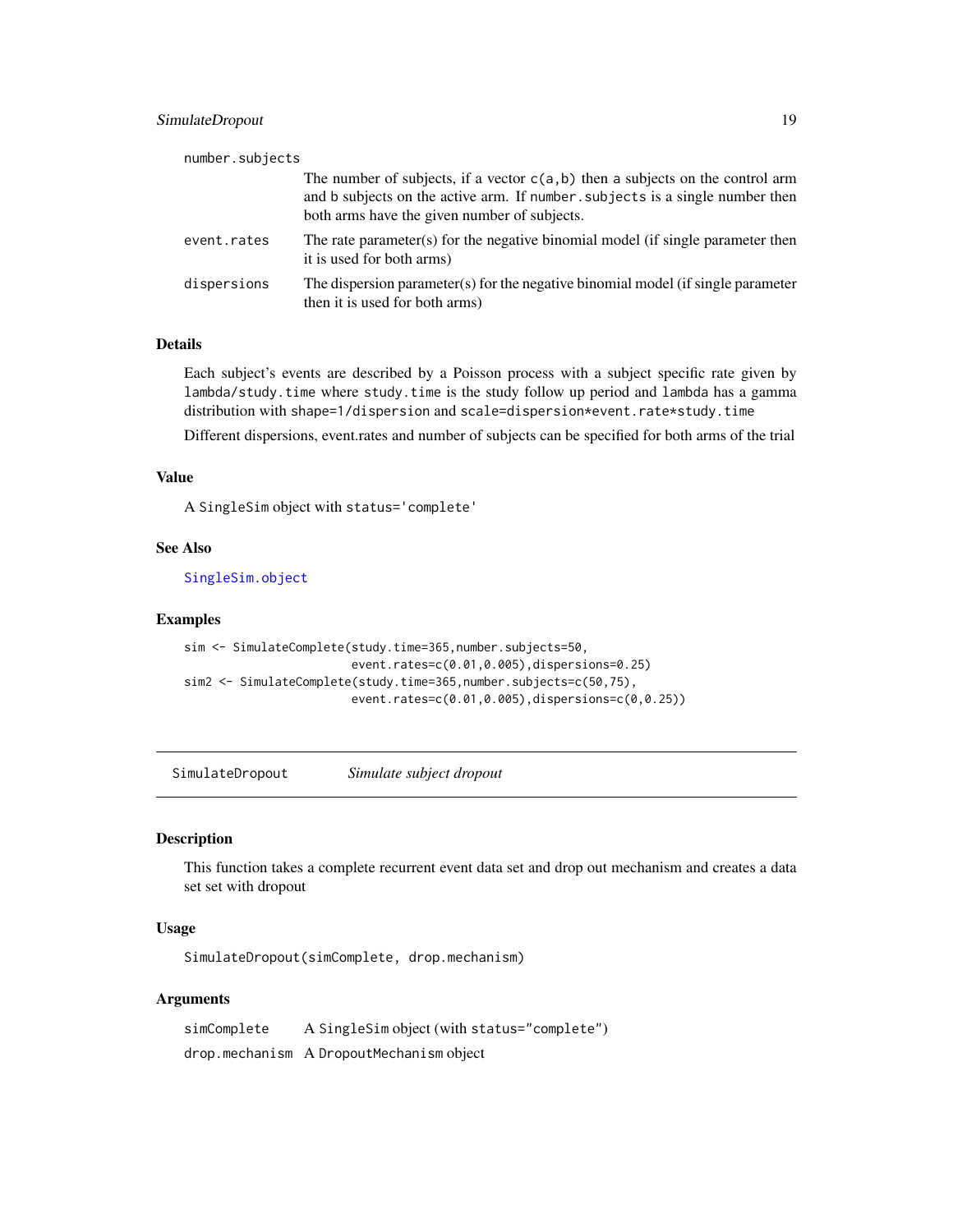<span id="page-19-0"></span>A SingleSim object with status='dropout'

# Examples

```
sim <- SimulateComplete(study.time=365,number.subjects=50,
                       event.rates=c(0.01,0.005),dispersions=0.25)
sim.with.MCAR.dropout <- SimulateDropout(sim,
                     drop.mechanism = ConstantRateDrop_rate = 0.0025)sim.with.MAR.dropout <- SimulateDropout(sim,
                    drop.mechanism = LinearRateChangeDrop(
                                         starting.rate = 0.0025,
```

```
rate.change = 0.0005))
```
<span id="page-19-1"></span>SingleSim.object *SingleSim Object*

# Description

A class containing the data for a single simulation. Depending on the value of status, this may be a complete data set, a set including subject dropouts or a data set after multiple imputation

print.SingleSim and summary.SingleSim methods are defined.

# Arguments

| The data frame, one row per subject containing (at least) the following columns<br>Id, arm, censored.time, observed.events and actual.events                                         |  |  |
|--------------------------------------------------------------------------------------------------------------------------------------------------------------------------------------|--|--|
| A list of event times. event times [[1]] is a list of event times for subject with<br>Id 1 The length of event times $[[1]]$ = the number of observed events of subject<br>with Id 1 |  |  |
| Either "complete", "dropout" or "imputed" denoting the status of the data set.                                                                                                       |  |  |
| A vector of the specific rates used for the Poisson process for subjects when<br>generating the data                                                                                 |  |  |
| dropout.mechanism                                                                                                                                                                    |  |  |
| If status is not "complete" then this contains the DropoutMechanism object used<br>to perform the subject dropout. See DropoutMechanism.object.                                      |  |  |
| impute.mechanism                                                                                                                                                                     |  |  |
| If the status is "imputed" then this contains the ImputeMechanism object used<br>to perform the imputation. See ImputeMechanism.object                                               |  |  |
| The study follow up period (see SimulateComplete)                                                                                                                                    |  |  |
| The control/active event rates (see SimulateComplete), if data set was gener-<br>ated without using these (e.g. the dejaData argument was used) then this is set<br>to NULL          |  |  |
| The control/active dispersion rates (see SimulateComplete)                                                                                                                           |  |  |
|                                                                                                                                                                                      |  |  |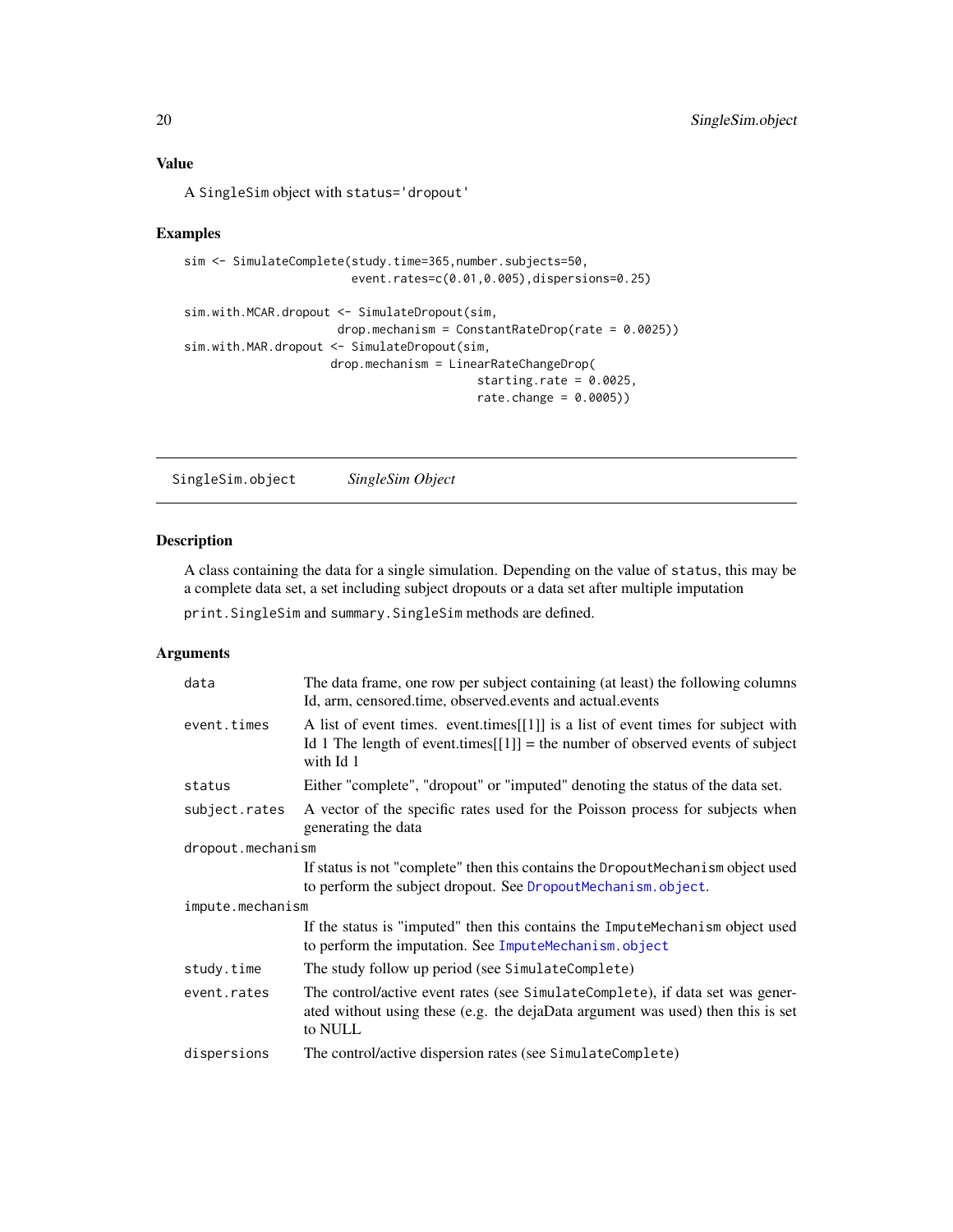# <span id="page-20-0"></span>Structure

The above components must be included in a SingleSim Object

<span id="page-20-1"></span>SingleSimFit.object *SingleSimFit object*

# Description

A SingleSimFit object is returned from calling Simfit with a SingleSim object. It can be used to both impute data sets or can be summarized

# Arguments

| singleSim         | The SingleSim object to which a model has been fitted                                                                                                                                                                                                                                                                                                                                                                          |
|-------------------|--------------------------------------------------------------------------------------------------------------------------------------------------------------------------------------------------------------------------------------------------------------------------------------------------------------------------------------------------------------------------------------------------------------------------------|
| model             | The model which has been fitted                                                                                                                                                                                                                                                                                                                                                                                                |
| genCoeff.function |                                                                                                                                                                                                                                                                                                                                                                                                                                |
|                   | A function which returns a list of parameters from the model $fit(s)$ which can be<br>used when performing the gamma imputation. It takes one argument, use uncertainty<br>(by default is TRUE) which if TRUE stochastically incorporates uncertainty into<br>the parameter estimates in preparation for use with imputation If a Poisson/quasi-<br>Poisson model was fitted to the SingleSimFit object then this will be NULL |
| equal             | dispersion whether equal dispersions were used when fitting model(s) to the data                                                                                                                                                                                                                                                                                                                                               |

# Details

A [summary.SingleSimFit](#page-23-1) method has been implemented

| subjectsPerArm | S3 generic to output the number of subjects in each arm for a given<br>object |
|----------------|-------------------------------------------------------------------------------|
|                |                                                                               |

# Description

S3 generic to output the number of subjects in each arm for a given object

# Usage

```
subjectsPerArm(x)
```
# Arguments

x The object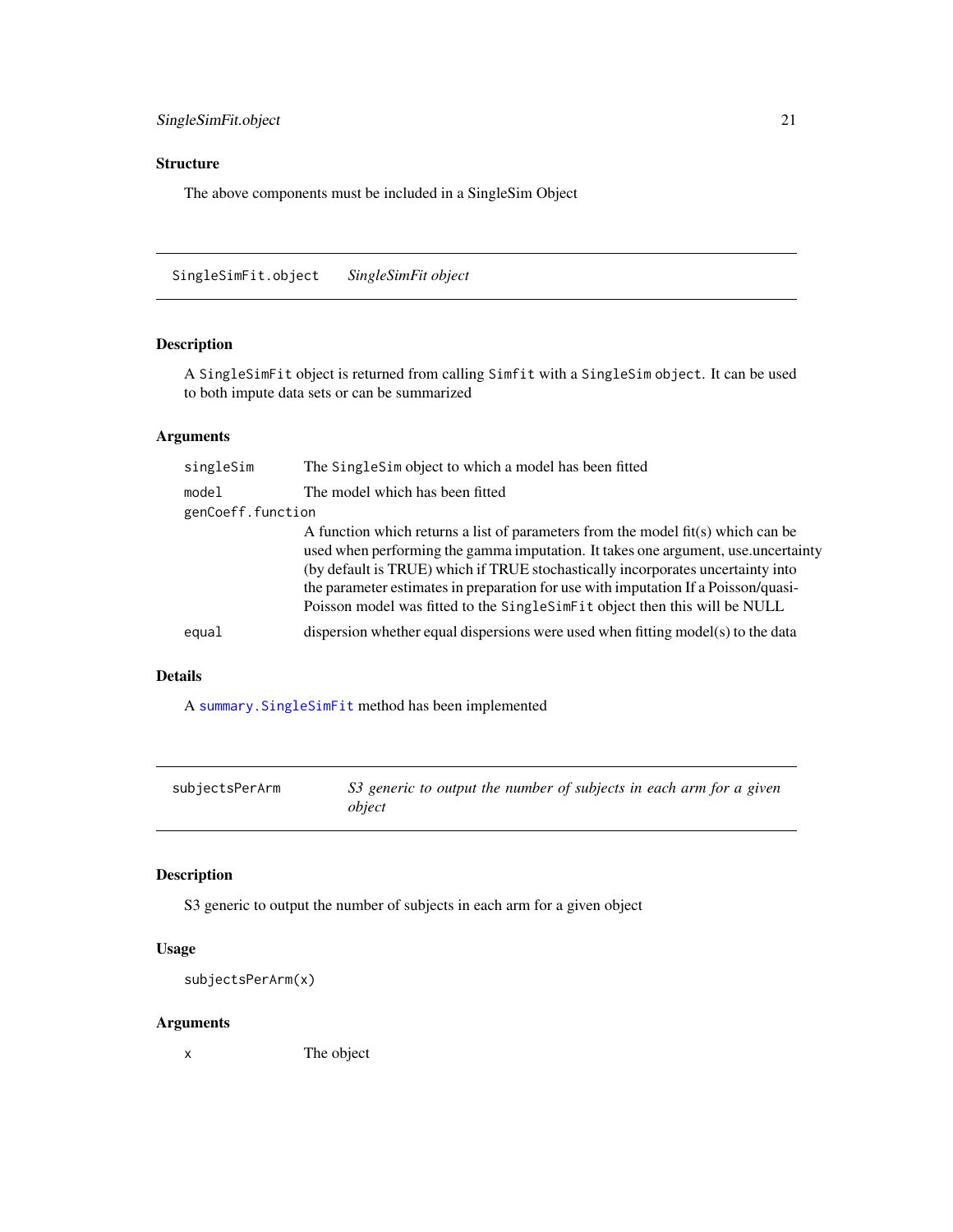# <span id="page-21-0"></span>Value

A vector of the number of subjects in each arm

# Examples

```
sim <- SimulateComplete(study.time=365,number.subjects=50,
event.rates=c(0.01,0.005),dispersions=0.25)
subjectsPerArm(sim)
```
summary.ImputeSimFit.object

*summary.ImputeSimFit object*

# Description

The summary of a ImputeSimFit object. Rubin's formula is used to combine the test statistics into a single summary

#### Arguments

| treatment.effect |                                                                                                                                                             |
|------------------|-------------------------------------------------------------------------------------------------------------------------------------------------------------|
|                  | The mean of the estimated treatment effect from the imputed data                                                                                            |
| se               | The standard error of the (log) treatment effect calculated using Rubin's formula                                                                           |
| df               | The number of degrees of freedom used to calculate the p-value                                                                                              |
| adjusted.df      | The number of degrees of freedom used to calculate the adjusted p-value (this<br>should be used if the complete data number of degrees of freedom is small) |
| dispersion       | The mean of the estimated dispersion parameter                                                                                                              |
| pval             | The p-value for the test $log(treatment.effect)=0$ using Rubin's formula                                                                                    |
| adjusted.pval    | The p-value for the test log(treatment.effect)=0 using Rubin's formula and the<br>adjusted number of degrees of freedom                                     |
| dropout          | The number of subjects who drop out (per arm) for this imputed data set                                                                                     |
| number.subjects  |                                                                                                                                                             |
|                  | The number of subjects (per arm) for this imputed data set                                                                                                  |

## Details

A print.summary.ImputeSimFit object has been implemented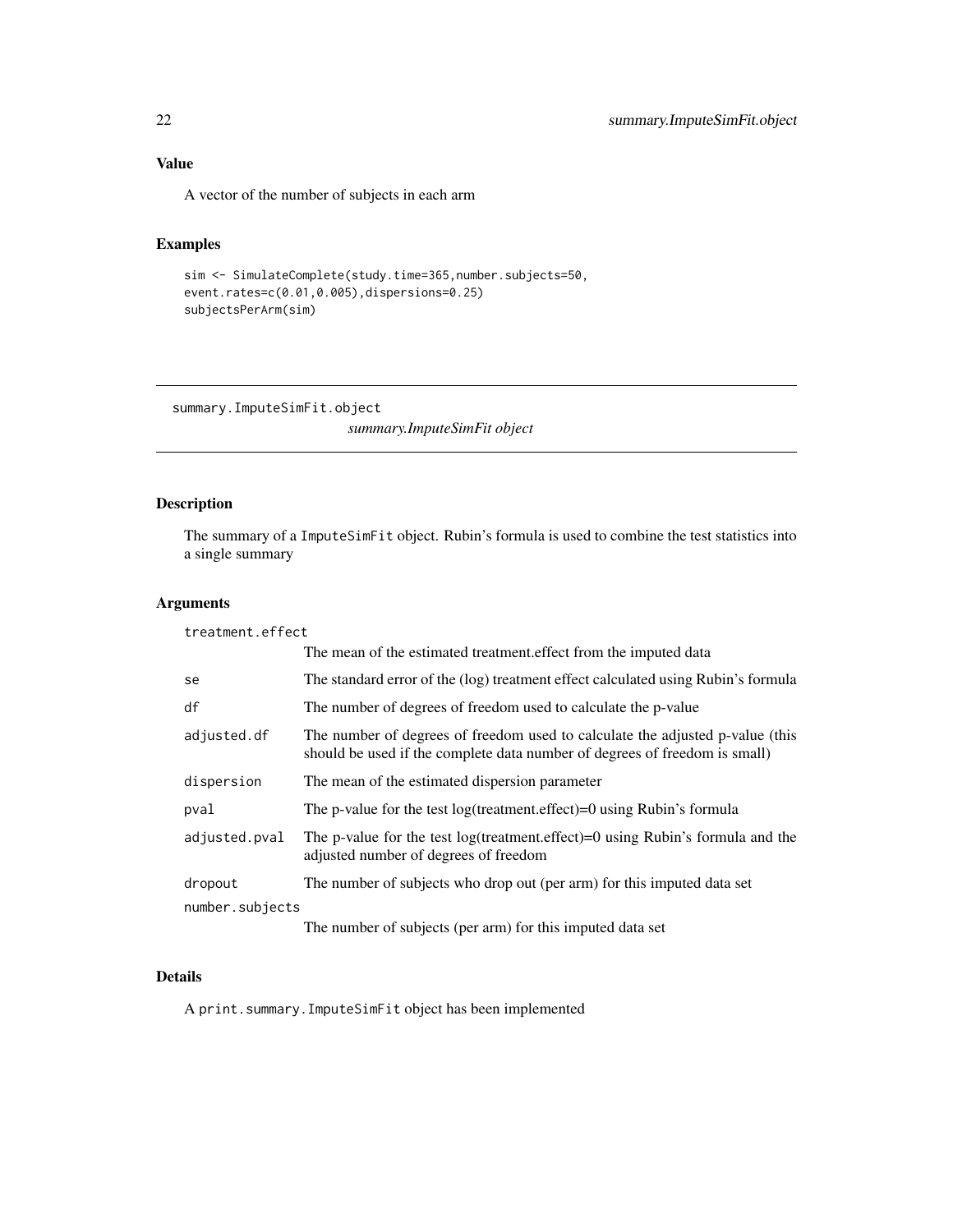<span id="page-22-0"></span>summary.Scenario.object

*summary.Scenario object*

# Description

This object contains the overall summary statistics for a specific scenario. It is envisioned that multiple scenarios are run and a set of summary.Scenario objects are created and these can then be used for plotting

# Arguments

| treatment.effect  |                                                                                                                                                                                                                      |  |
|-------------------|----------------------------------------------------------------------------------------------------------------------------------------------------------------------------------------------------------------------|--|
|                   | The $exp(mean(log(individual treatment effects)))$ ,                                                                                                                                                                 |  |
| se                | The mean standard error of the (log) treatment effect                                                                                                                                                                |  |
| power             | The proportion of simulations for which the p-value is $\leq$ alpha                                                                                                                                                  |  |
| alpha             | The significance level used when calculating power, by default $0.05$ use summary (object, alpha=x)<br>to use a different p value                                                                                    |  |
| use.adjusted.pval |                                                                                                                                                                                                                      |  |
|                   | logical, default FALSE should the p values calculated using Rubin's formula<br>with the adjusted number of degrees of freedom be used. Use summary (object, use . adjusted. pval=TRI<br>to use the adjusted p values |  |
| description       | A string containing a description of the scenario                                                                                                                                                                    |  |
| dropout           | A list of summary statistics regarding number of subject dropouts                                                                                                                                                    |  |

#### Details

A print.summary.Scenario function has been implemented

summary.SingleSim.object

*summary.SingleSim object*

# Description

The object returned when calling the summary function on a SingleSim object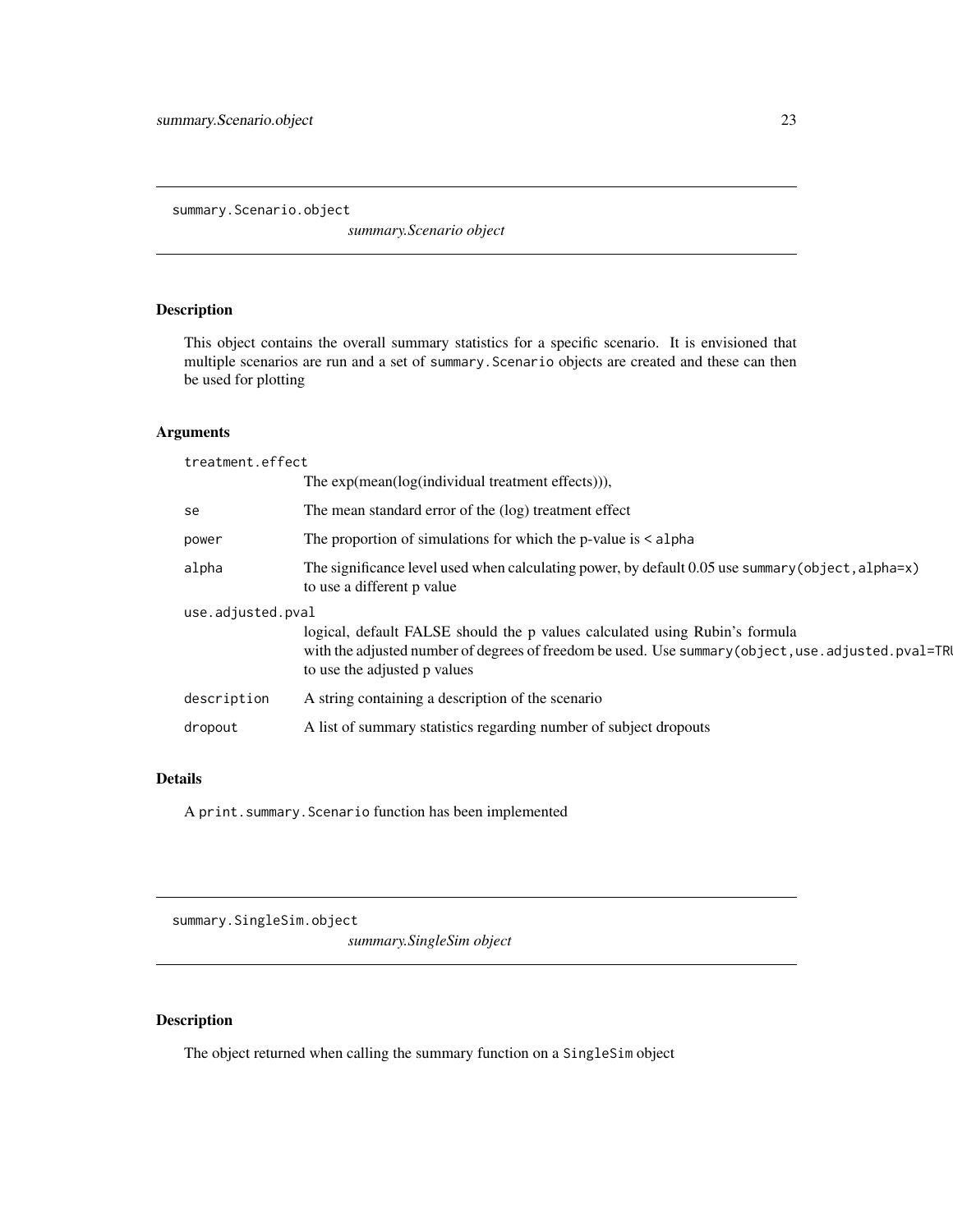# <span id="page-23-0"></span>Arguments

| status                          | The status of the Single Sim object                       |
|---------------------------------|-----------------------------------------------------------|
| study.time                      | The study time from the Single Sim object                 |
| number.subjects                 |                                                           |
|                                 | The number of subjects on each arm                        |
| number.dropouts                 |                                                           |
|                                 | The number of subjects who dropout on each arm            |
| total.events                    | The total number of events for each arm                   |
| time.at.risk<br>empirical.rates | The total time at risk for each arm                       |
|                                 | total.events/time.at.risk                                 |
|                                 | The print. summary. SingleSim method has been implemented |

<span id="page-23-1"></span>summary.SingleSimFit *summary.SingleSimFit*

# Description

The summary object for a SingleSimFit object

# Arguments

| model.summary    | The model summary from the fit                                                                                        |
|------------------|-----------------------------------------------------------------------------------------------------------------------|
| treatment.effect |                                                                                                                       |
|                  | The estimate of treatment effect from the model fit                                                                   |
| CI.limit         | The confidence interval limit (by default 0.95), call summary (object, $CI$ . limit= $x$ )<br>to use CI of x instead. |
| CI               | The confidence interval of the treatment effect                                                                       |
| se               | Estimate for the standard error of (log) treatment effect                                                             |
| dispersion       | Estimate for the dispersion parameter or numeric $(0)$ if Poisson/quasi-Poisson<br>model used                         |
| rate.estimate    | Estimate of the event rates from the model a vector c(control arm, treatment<br>arm)                                  |
| pval             | The p value directly from the model fit (this is for the single model fit only, i.e.<br>not using Rubin's formula)    |
| datastatus       | The status of SingleSim object to which the fit was applied                                                           |
| df               | The number of degrees of freedom of the model                                                                         |
| dropout          | The number of dropouts of each arm                                                                                    |
| number.subjects  |                                                                                                                       |
|                  | The number of subjects in each arm                                                                                    |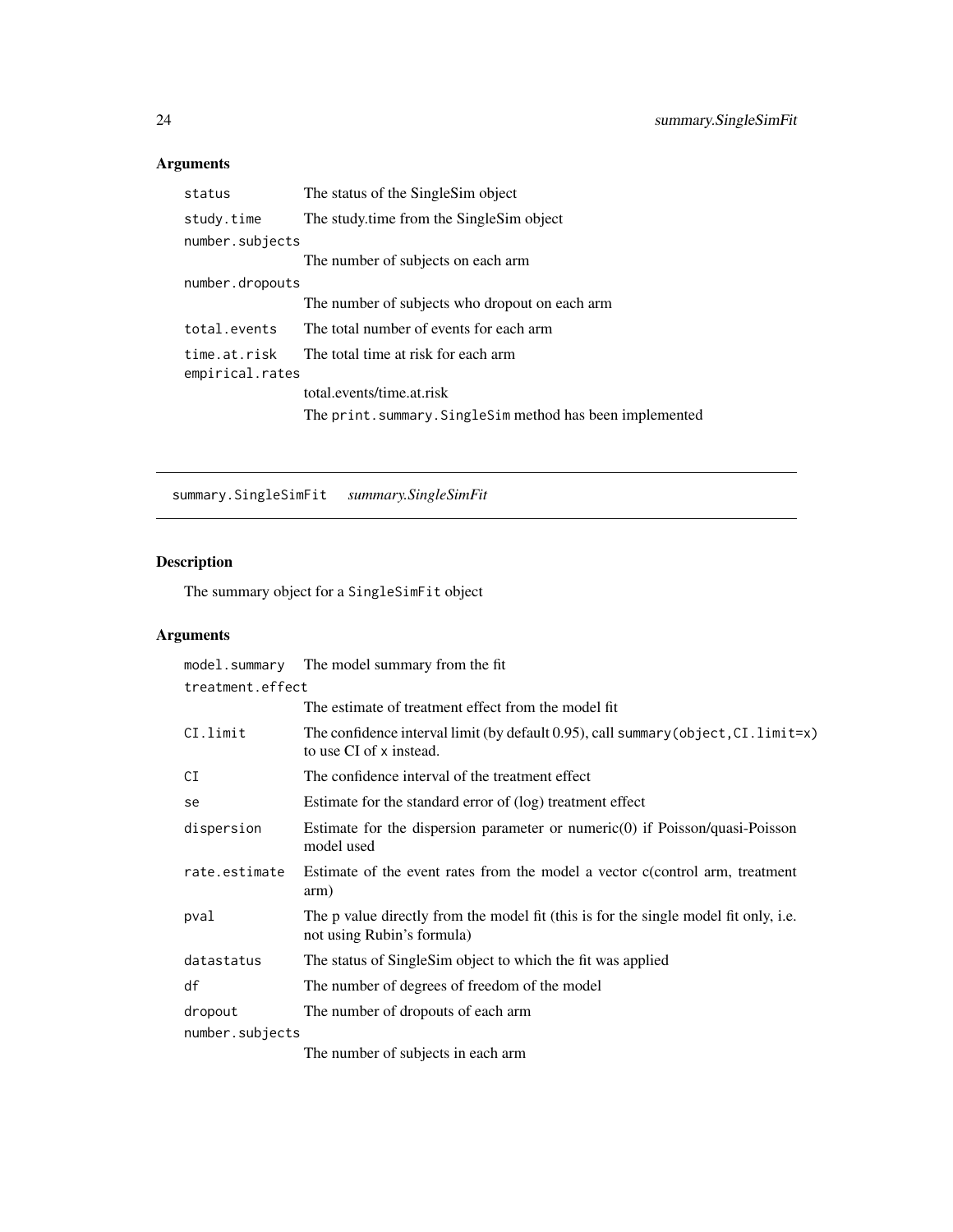# <span id="page-24-0"></span>weighted\_j2r 25

# Details

A print.summary.SingleSimFit method has been implemented

#### See Also

[SingleSimFit.object](#page-20-1)

#### Examples

```
sim <- SimulateComplete(study.time=365,number.subjects=50,
event.rates=c(0.01,0.005),dispersions=0.25)
fit <- Simfit(sim)
summary(fit)
```
<span id="page-24-1"></span>weighted\_j2r *Create a weighted\_j2r* ImputeMechanism *object*

# Description

Missing counts for a subject in the active treatment arm will be imputed according to a point (determined by trt.weight) between the means of the placebo and treatment arms, conditioned on the number of events. Missing counts for subjects in the placebo arm will be imputed according to the mean of the placebo arm, conditioned on the subject's observed number of events.

# Usage

```
weighted_j2r(trt.weight, delta = c(1, 1), proper = TRUE)
```
#### Arguments

| trt.weight | See details                                                                                                                                                                                                                                                                                                                                                                     |
|------------|---------------------------------------------------------------------------------------------------------------------------------------------------------------------------------------------------------------------------------------------------------------------------------------------------------------------------------------------------------------------------------|
| delta      | If trt.weight=1 then delta is a vector of length 2 (control.delta,treatment.delta)<br>and the mean number of expected events for the imputed missing data is multi-<br>plied by the appropriate delta                                                                                                                                                                           |
| proper     | If proper=TRUE then proper imputation is performed, in which each imputation<br>is created based on parameters values drawn from the (approximate) posterior<br>distribution of the imputation model. If proper=FALSE, improper imputation is<br>performed. This means all imputed datasets are generated conditional on the<br>maximum likelihood estimates of the parameters. |

#### Details

If  $trt$  weight = 0 then imputation using this mechanism will follow the jump to reference  $(j2r)$ model whereby missing counts for subjects in both arms will be imputed according to the mean of the placebo arm conditioned on the subject's observed number of events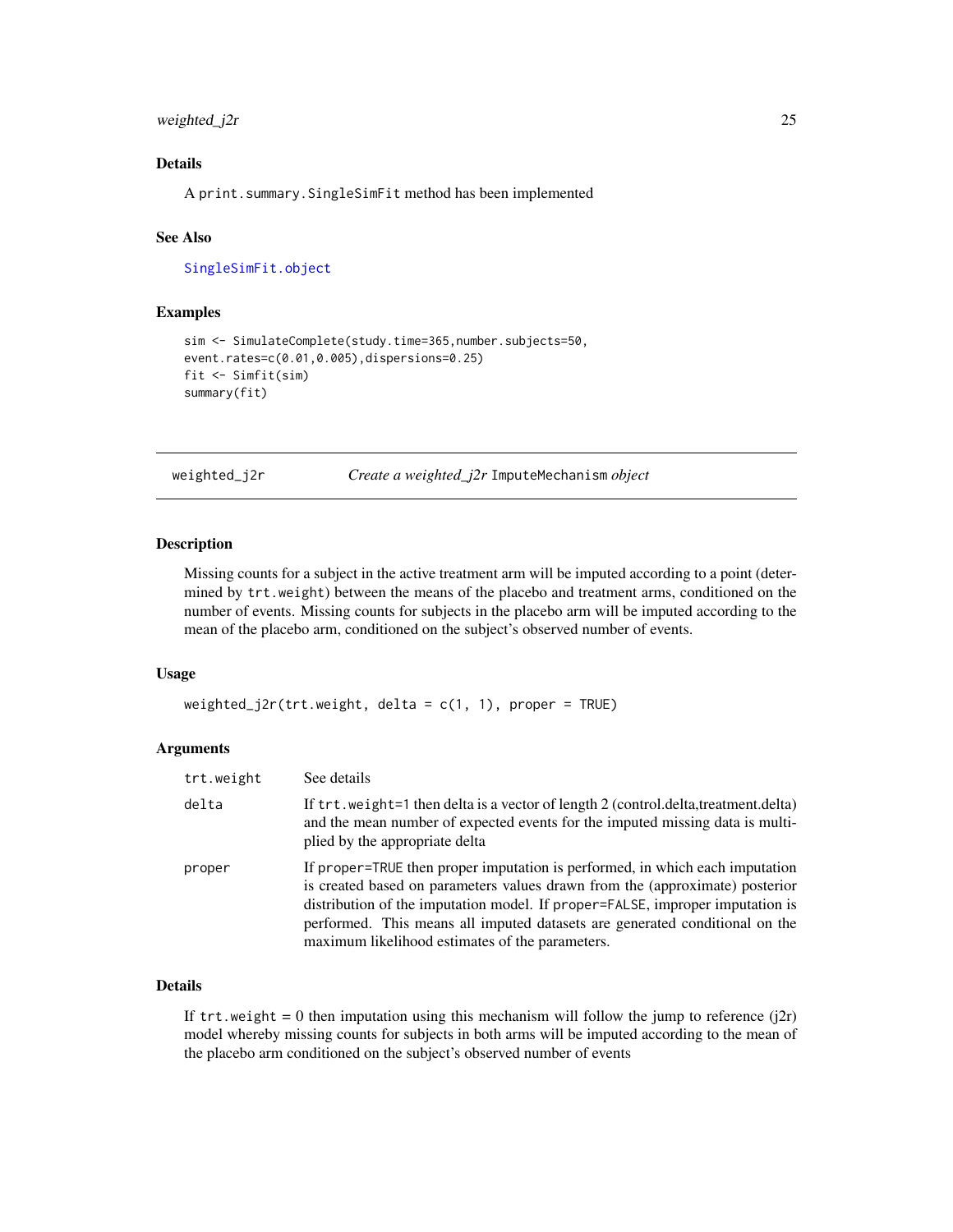<span id="page-25-0"></span>If  $trt$ , weight  $= 1$  then imputation using this mechanism will follow the MAR model whereby missing counts for subjects in each arm will be imputed according to the event rate of subjects in its treatment group conditioned on the subject's observed number of events

See the User guide vignette for further details

#### Value

An ImputeMechanism object

#### See Also

[ImputeMechanism.object](#page-11-1)

#### Examples

```
sim <- SimulateComplete(study.time=365,number.subjects=50,
event.rates=c(0.01,0.005),dispersions=0.25)
sim.with.MCAR.dropout <- SimulateDropout(sim,
                    drop.mechanism = ConstantRateDrop(rate = 0.0025))
fit <- Simfit(sim.with.MCAR.dropout)
imps <- Impute(fit, weighted_j2r(trt.weight=0), 10)
```